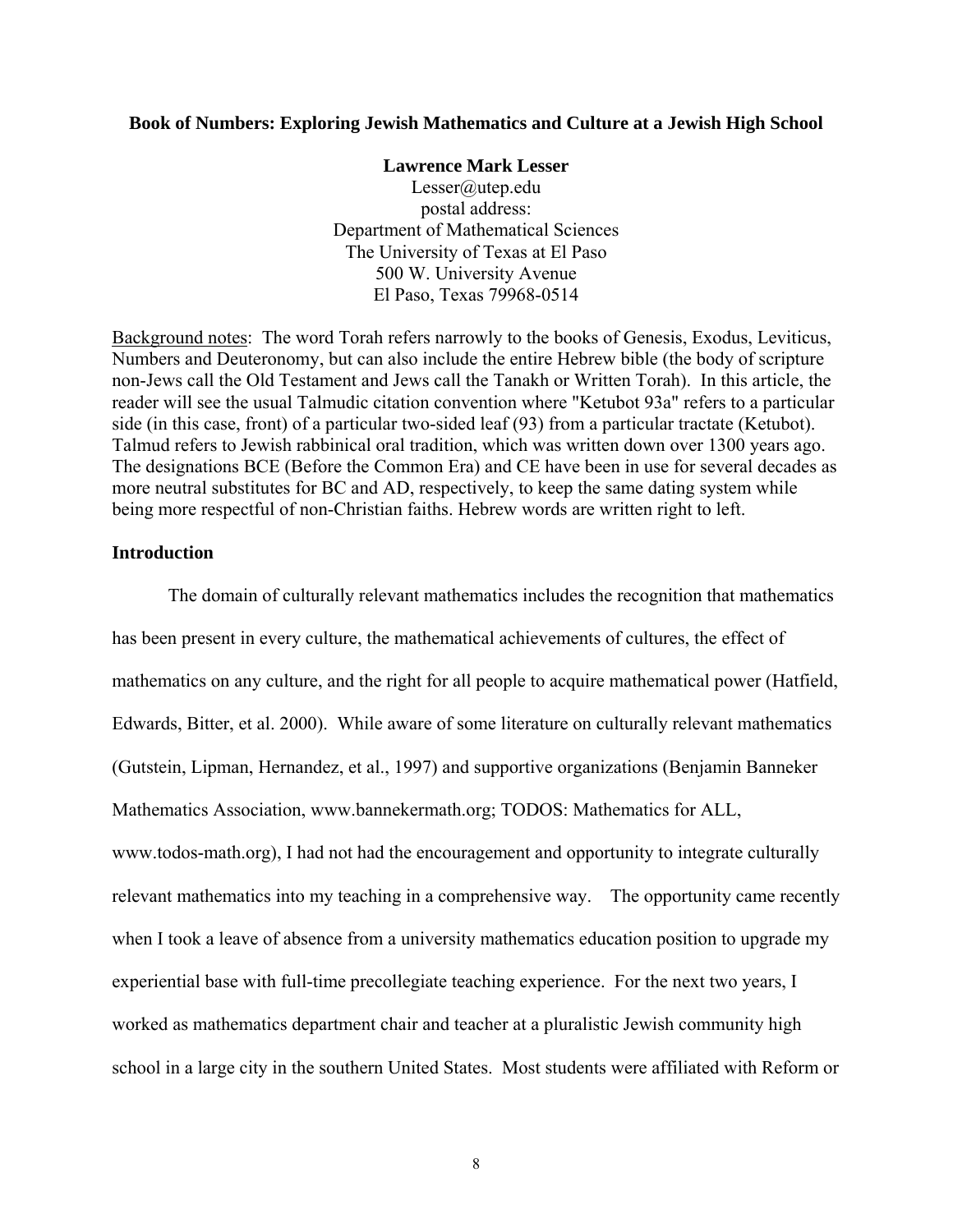Conservative congregations, though a few students had Modern Orthodox affiliation and a few were non-Jews. In the spirit of NCTM (2005) that "highly qualified teachers of mathematics not only understand – but also invest in – the particular culture of their students and school", I sought, compiled, created, and implemented connections to Jewish culture with a range of students (their standardized test scores went from the  $40<sup>th</sup>$  to  $99<sup>th</sup>$  percentile) in a range of courses (algebra, geometry, precalculus, calculus) as well as in school assembly presentations. To support this endeavor, I supplemented my own Judaics knowledge and got more acquainted with the school's approach to Judaics by attending daily assembly presentations and sitting in on an 11<sup>th</sup> grade Judaics course during my planning period.

Significant material on Jewish mathematics appears in a few mathematics history textbooks (Katz 1993) and in moderately advanced Judaics books (Littman 1989, Gabai 2002), but there does not appear to be a single book or bibliography specifically and comprehensively on Jewish mathematics from which a classroom teacher could readily teach. This article shares and reflects upon a broad cultural overview of examples from many sources I shared with my high school students (and, occasionally, with general adult audiences at lectures). Clearly, I used only a subset of these examples in any one course I taught, and a few examples I did not get around to using in any, but am including them to offer a more comprehensive collection for other instructors.

 The examples are intended to be of interest to Jew and non-Jew because: (1) most examples have (or may point to) counterparts in other cultures; (2) it is possible and profound to help students experience their culture as something dynamic and interdisciplinary with a nurturing egalitarian worldview that places "their history within a universal context where being part of an ethnic group is a reflection – not a separation – of their humanity" (Aceves 2004, p.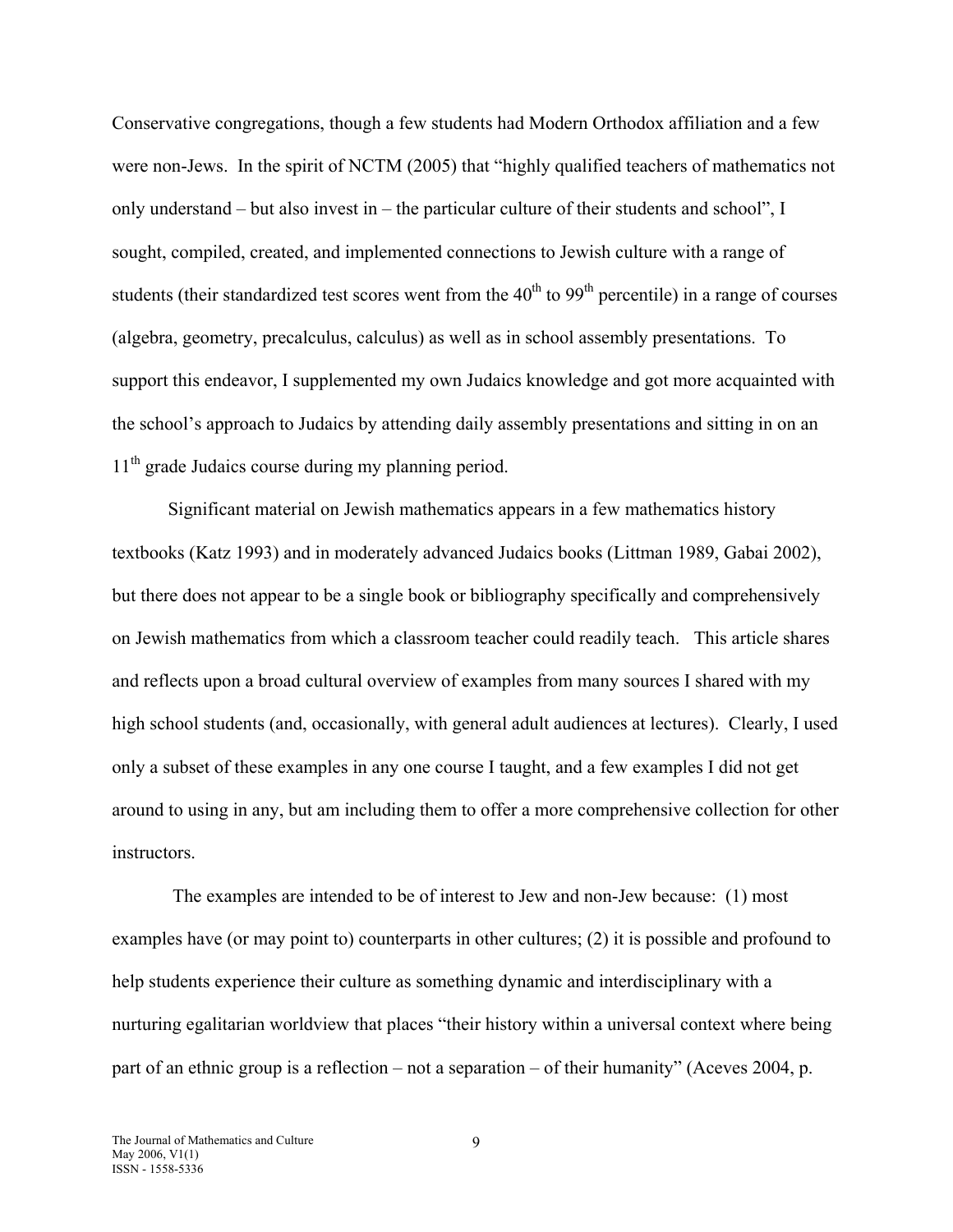$275$ ); (3) in many countries, a large fraction of students belong to a faith tradition (e.g., Christianity, Islam) whose origin includes significant Jewish context; also, there has been increasing mainstream interest in various aspects of Jewish culture, due to media coverage of the Middle East and involvements in Kabbalah (Jewish mysticism) by celebrities such as Madonna, Demi Moore, Rosanne Barr, Sandra Bernhard, etc.

While Judaism has been viewed as many things (e.g., culture, race, religion, civilization, nationality), this article's focus is on culture for several reasons. As Lemish (1981) states: "All attempts to categorize or identify Jews as an ethnic, religious, or national group are simply inadequate and incomplete… Perhaps the closest any identification can come is to view the Jews holistically as a culture" (p. 28). Indeed, students at the Jewish high school generally viewed and described their own identity that way (e.g., "Jewishly-identified, but not real religious") and the school acknowledged this by emphasizing culture more than religion at assemblies, working in small doses of religion gradually in a participatory, non-coercive manner. So when we reference Jewish religious ideas, it should be kept in mind that many students (and adults) refer to or follow certain Jewish religious practices more as a matter of cultural solidarity and familiarity than as an active explicit theological belief.

However, there has been much exclusion (by Jews as well as by non-Jews) of Jews from multiculturalism, the extent of which and various explanations for are reviewed by Langman (1999). One of my goals is to help articulate and explore broader, more visible roles for Jewish culture in multicultural mathematics. While Jews are not underrepresented in careers requiring significant mathematics, it is a loss for all that Jewish culture is underrepresented in the area of multicultural mathematics. A popular commercially available set of 16 multicultural classroom posters includes posters such as "Math of Egypt", "Math of Babylon", and "Math of Arabia", but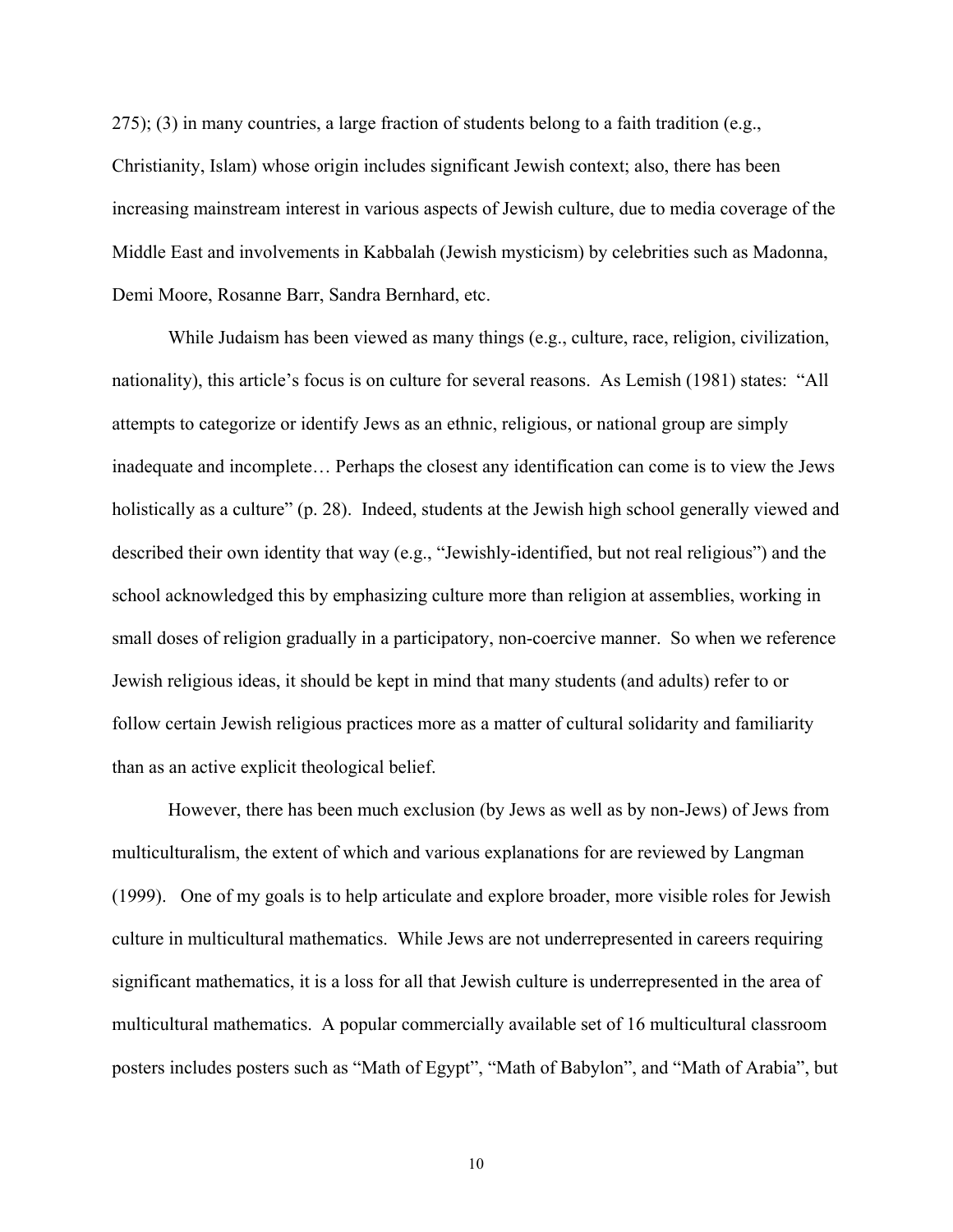not "Mathematics of Israel". The NSF-funded Ethnomathematics Digital Library (2006) has entries for 132 cultural group categories, but "Jewish" is not one of the categories (though "Hindu", "Islamic" and "Muslim" are, for example).

Teaching Jewish mathematics as history and culture also clearly follows the separation of church and state that would support implementation in public schools as well. Thus, we are not "teaching religion", even if doing some teaching *about* religion-- in the balanced spirit of the broadly-endorsed school textbook by Schippe & Stetson (2005).

# **Using Culture for General Motivation: Quotations and 'Firsts'**

One of the simplest and most immediate ways I found to begin integrating culturally relevant mathematics was to add to the physical environment of the classroom. To motivate students who personally took their Judaism much more seriously than their mathematics, I prominently posted on the walls of my classroom some of the explicit support within Jewish tradition for learning mathematics. Here are two examples:

"[One] who wishes to attain human perfection should study Logic first, next Mathematics, then Physics, and lastly Metaphysics."  $-12^{th}$ -century rabbi, physician, philosopher Moses Maimonides, in his *Guide for the Perplexed*

"The statement of Galileo that 'the great book which ever lies before our eyes—I mean the Universe—is written in mathematical language and the characters are triangles, circles, and other geometrical figures' applies as well to the Halakhah [Jewish Law]. And not for naught did the Gaon of Vilna  $\left[ \frac{1}{2} \right]$  a very influential  $18^{th}$  century rabbi who also authored mathematics books] tell the translator of Euclid's geometry into Hebrew [R. Barukh of Shklov], that 'To the degree that a man is lacking in the wisdom of mathematics he will lack one hundredfold in the wisdom of the Torah.'" – Rabbi Joseph Soloveitchik, one of the  $20<sup>th</sup>$  century's most influential scholars in politically-conscious Modern Orthodox Judaism, in his *Halakhic Man*

Mathematical "firsts" have come from many cultures, and can be a source of inspiration

for students from that culture. Because the Jewish written record is unusually old, and because it

has received a great deal of scholarly attention, it has been credited with a large variety of

mathematical firsts. For example, Wainer (1996) shows a representation of possibly the first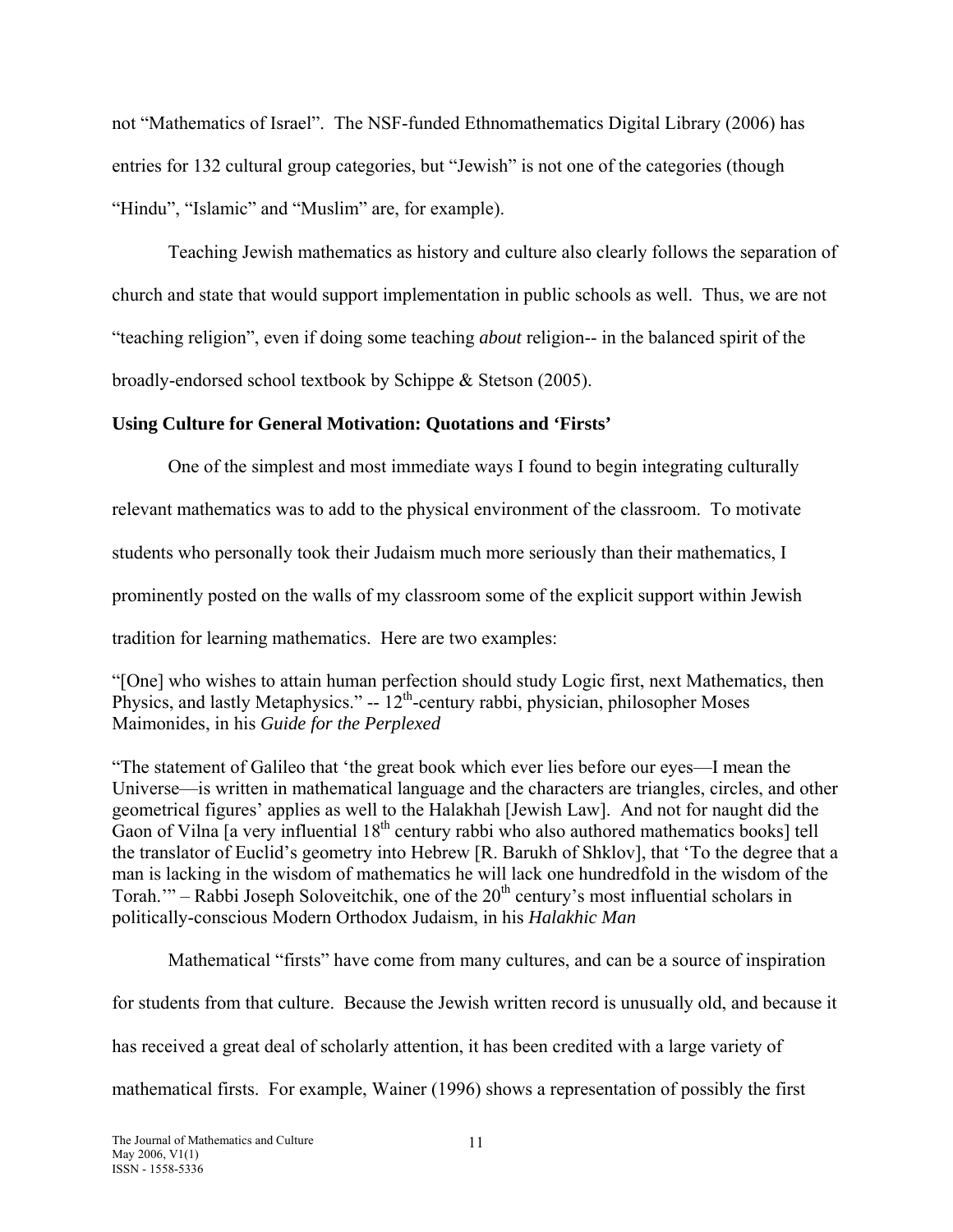statistical graphic (made around 1400 BCE and uncovered from the Qumran Caves) -- a bar chart of 2 population counts 38 years apart for each of the 13 tribes.

The Talmud (Ketubot 93a) contains the first "fair division problem" in recorded history: how to divide an estate between three creditors owed 100, 200, and 300 units. An estate of 100 is divided using equal division so that each creditor gets  $33\frac{1}{3}$  units. An estate of 300 is divided using proportional division, so that each creditor gets half of what he is owed: 50, 100, 150. For an estate of 200, however, the rationale for the Talmud's allocation (50, 75, 75) seems mysterious. These 3 cases were not reconciled mathematically until 1984 (Aumann & Maschler 1985; Hill 2000) as the "nucleolus solution" minimizing the largest dissatisfaction among all subsets of creditors.

Jewish mathematician Levi ben Gerson's 1431 work *Maasei Hoshev* introduces the technique of mathematical induction "somewhat more explicitly than his Islamic predecessors" (Katz 1993, p. 279). Using this technique, he proved that the number of permutations of *n* elements is the product of the first *n* natural numbers. (More about this mathematician appears in Simonson (2000).) Interestingly, this particular result was illustrated over 1200 years ago in the *Book of Creation (Sefer Yetsirah),* written 2nd-8th century in which the act of creation was related to forming possible sequences:

"Two stones [Hebrew letters] build two houses [words], three build six houses, four build twenty-four houses, five build one hundred and twenty houses, six build seven hundred and twenty houses, seven build five thousand and forty houses (4:12)."

Lumpkin (1997) offers a related classroom reproducible activity that extends to the astrology calculations of the  $12<sup>th</sup>$ -century Spanish scholar Rabbi Abraham ibn Ezra.

Instructors, however, need to help ensure that this does not encourage statements of cultural (or national or religious) superiority. There are sometimes genuine uncertainties about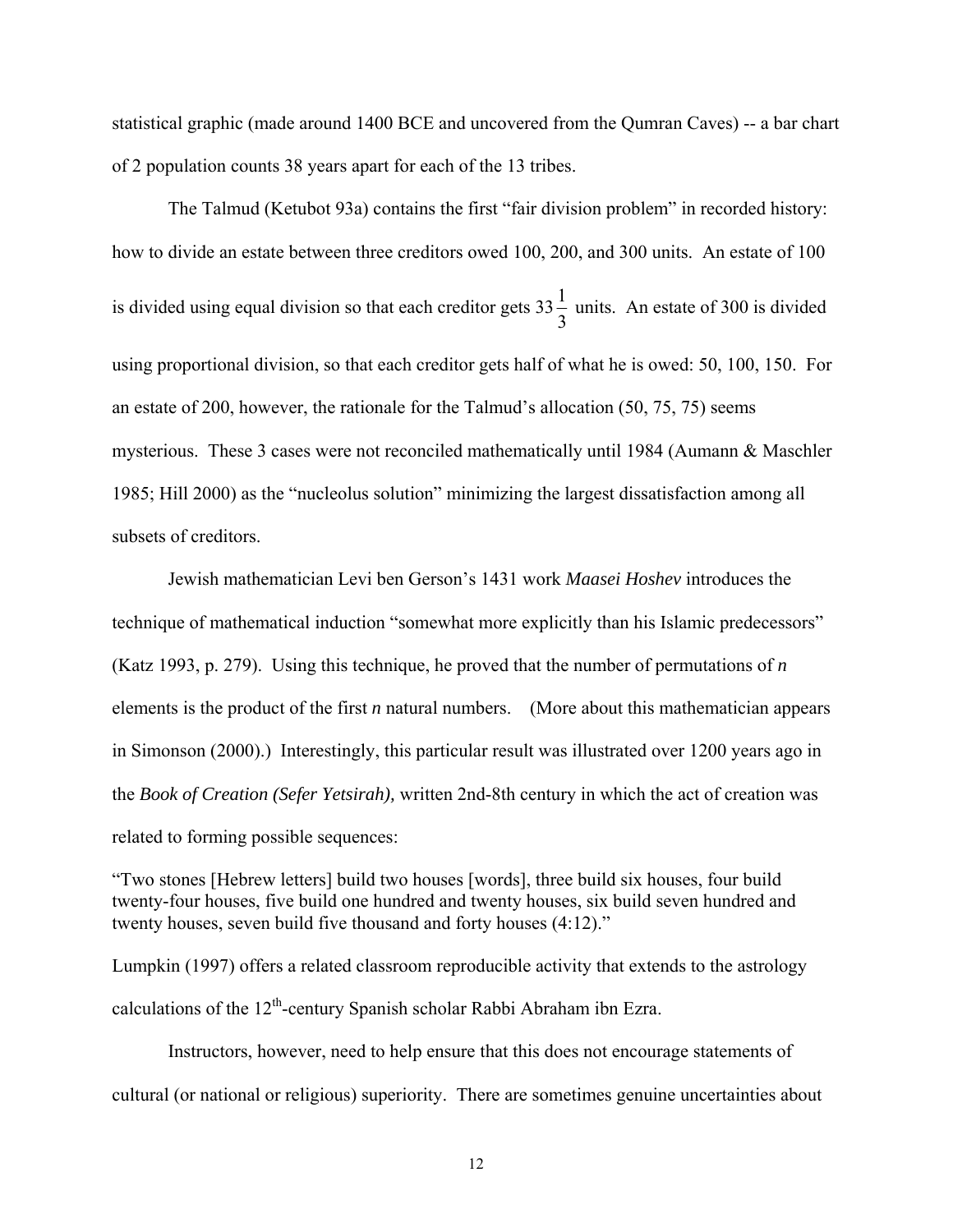which culture was truly the first to discover something, especially if a more extensive written record survived for some cultures than for others. One should aim to cultivate and model a humble awareness that such claims are always subject to being updated or changed as new scholarship or archaeological findings emerge. And the culture that first explored a mathematical idea may not be the culture that explored it the deepest. In any case, these pitfalls were natural to avoid at this Jewish high school, perhaps because of that school's explicit commitment to pluralism and the presence of non-Jews among the student body, faculty, and staff. Avoiding the pitfalls of insularity (that a more religious day school might be susceptible to), the school supported much intergroup interaction such as an extended visit by the school to a local mosque. Such particular events supported the general goal of ethnomathematics in bridging cultural gaps as well as added rich context to later mathematics classroom explorations (e.g., the Islamic use of tessellations). Kraft (2005) reports the even more inspiring example of Israeli and Palestinian high school students learning and working together at a computer summer camp in the MIT-supported Middle East Education through Technology program (meet.csail.mit.edu).

#### **Cultural Counting**

There is cultural significance even in the way a Jewish society marks time. Days of the week are not so much named as numbered (by how they head towards that week's Sabbath day): Sunday is *Yom Rishon* ("first day"), Monday is *Yom Sheni* ("second day"), etc. Like the Muslim lunar calendar, the Jewish calendar has lunar months of 29 or 30 days and the moon is prominent in symbolism and holidays (e.g., *Rosh Chodesh*). Students were further intrigued by how the Jewish calendar is actually luni-solar, having the occasional addition of an extra month (in years 3, 6, 8, 11, 14, 17, and 19 of each 19-year cycle) to retain alignment with the solar year, since a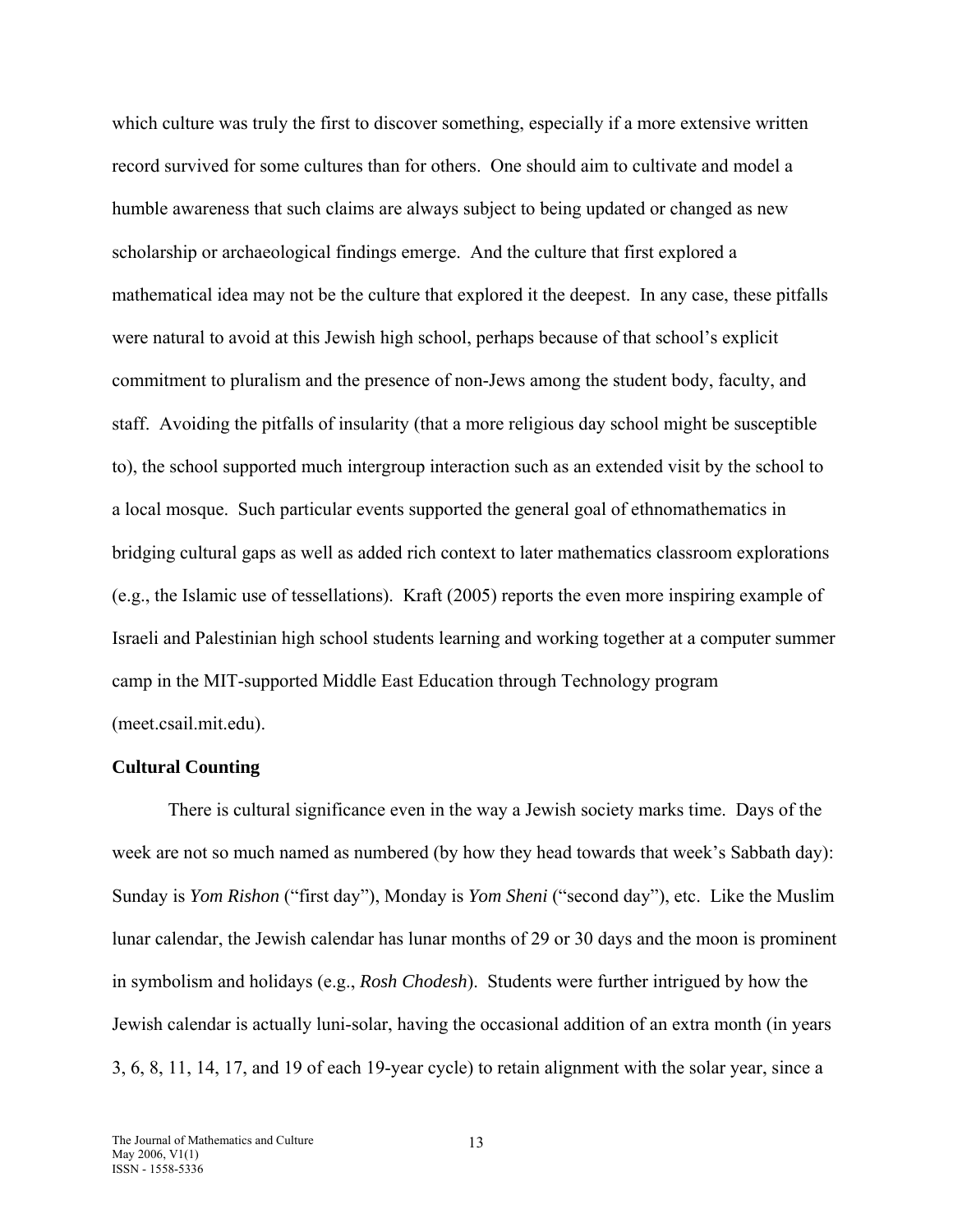strictly lunar calendar falls 11 days behind a solar calendar each year. This adjustment ensures, for example, that the holiday of Passover always happens during the spring as specified in the Torah (Deuteronomy 16:1).

Also, in Jewish law, an hour is not simply "an hour", but is  $\frac{1}{12}$  the amount of that day's daylight. Students can use proportional reasoning to verify that at a place and time when the difference between sunrise and sunset times is 13 hours, a Jewish halachic (legal) hour would actually be 65 minutes long. A specific application of this still practiced by many Jews today is determining the proper time or range of permissible times for certain rituals or prayers. For example, the *Shema* prayer affirming God's oneness must be said by the end of the third halachic hour in the morning. A complete mathematical analysis of the Hebrew calendar assuming no technical knowledge beyond high school algebra is in Gabai (2002), with a more detailed account in Feldman (1978).

It appears that in ancient times, Jews used other numeral systems (such as the Egyptian hieratic and then the Babylonian base 60), before deciding (by the second century) to use the letters of the Hebrew alphabet to represent numerical values assigned to the letters, as the Greeks had already been doing with the Greek alphabet. This numerology is called gematria. (Some examples of Hebrew gematria appeared in the 1998 movie *Pi*, which won the Director's Award at the Sundance Film Festival. Teachers should be advised, however, that the film is rated R for language and disturbing images.) The 22 letters of the Hebrew alphabet (first letter is *aleph*:  $\mathbf{x}$ )

ת ש ר ק צ פ ע ס נ מ ל כ י ט ח ז ו ה ד ג ב א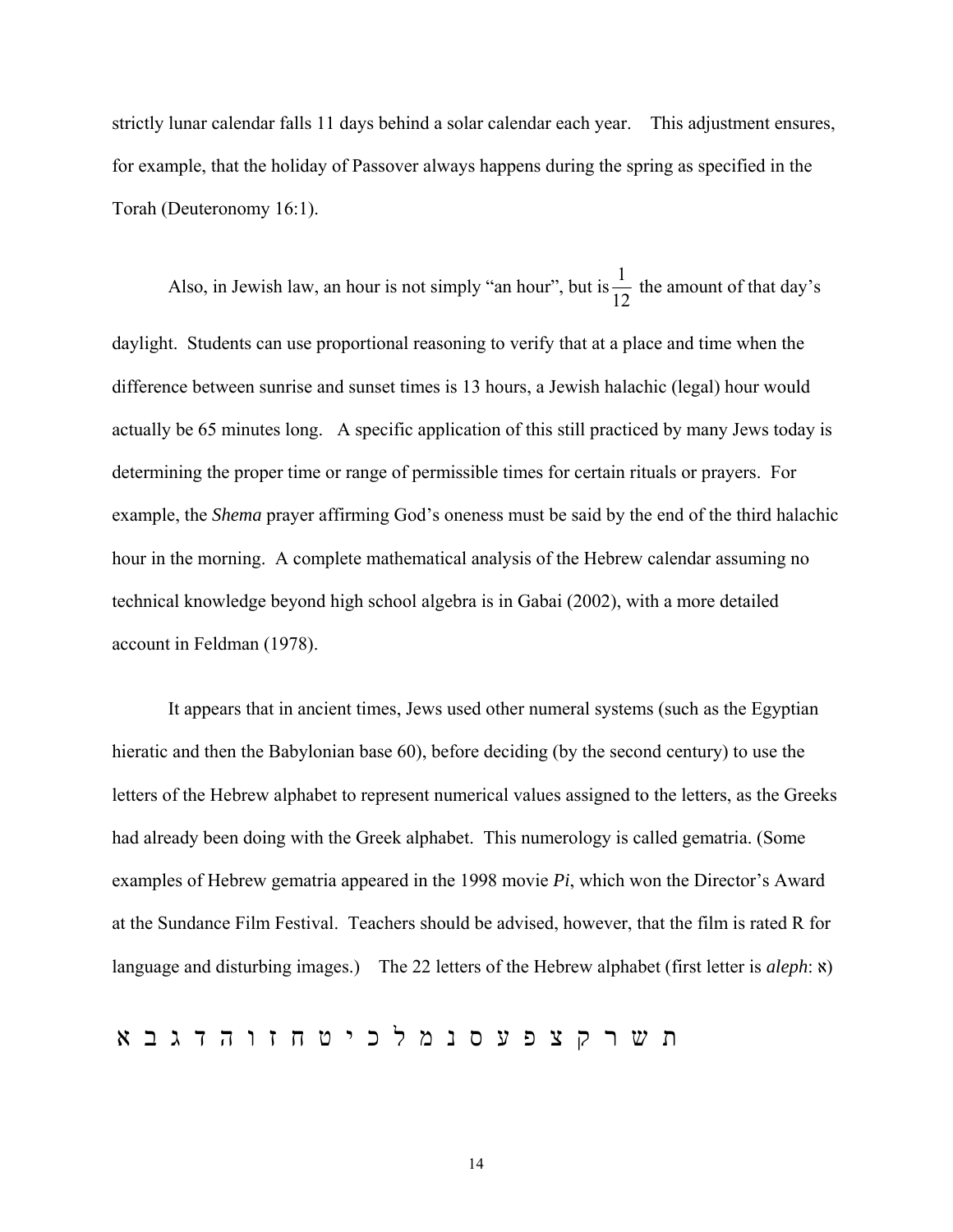are typically assigned the respective values 1-9, the multiples of 10 from 10-90, and then 100, 200, 300, and 400. An Internet search for "Hebrew numbers" or "gematria" yields more detailed charts, see Appendix. While today's Israeli/Hebrew culture uses the modern Hindu-Arabic baseten system for most purposes, Hebrew letters are still used for numbers in calendars (days of the month, years within a millennium), and religious books (page numbers; chapters and verses of scripture). Jewish celebrations such as *Lag*(לג (*B'Omer*, *Tu*(טו (*B'Shevat*, and *Tu B'Av* have information about when they occur numerically embedded in their names (like "Cinco de Mayo" or "Fourth of July"). Note that the two letters used in *Tu*(טו (*B'Shevat* correspond to 9+6, instead of the expected 10+5, so as to avoid unnecessarily spelling one of the names of God.

Unlike today's modern Hindu-Arabic decimal system, the ancient Hebrew number system is nonpositional and additive. Therefore, anagrams (words formed by permuting letters) have the same numerical value, thanks to the commutative property of addition! Gabai (2002) gives the example of the Torah's second word, ברא) *Bara*, "He created"), and connects it to one of its (3! = 6) permutations, באר) *Be'er*, "He explained/elucidated"). A gematria-generating mathematical tool that can be used with (or instead of) permutations is partitions: all the ways of writing an integer as a sum of positive integers, not counting the order of addends. For example, there are 5 partitions of 4: 4,  $3+1$ ,  $2+2$ ,  $2+1+1$ , and  $1+1+1+1$ . Thus, there is a numerical equivalence between the Hebrew words *Gey* (proud; גאָג;1+3) and *Abbah* (father;  $\alpha$  ; 1+2+1). An Internet search for "gematria software" turns up several software packages that can find words which are numerically equivalent to each other.

The Hebrew word for life, חי) *chai*), is spelled with the two letters *chet* and *yud*, whose numerical equivalents 8 and 10 sum to 18, which explains the modern Jewish cultural practice of giving (and soliciting) charity in multiples of 18. Speaking of charity, Gabai (2002) notes that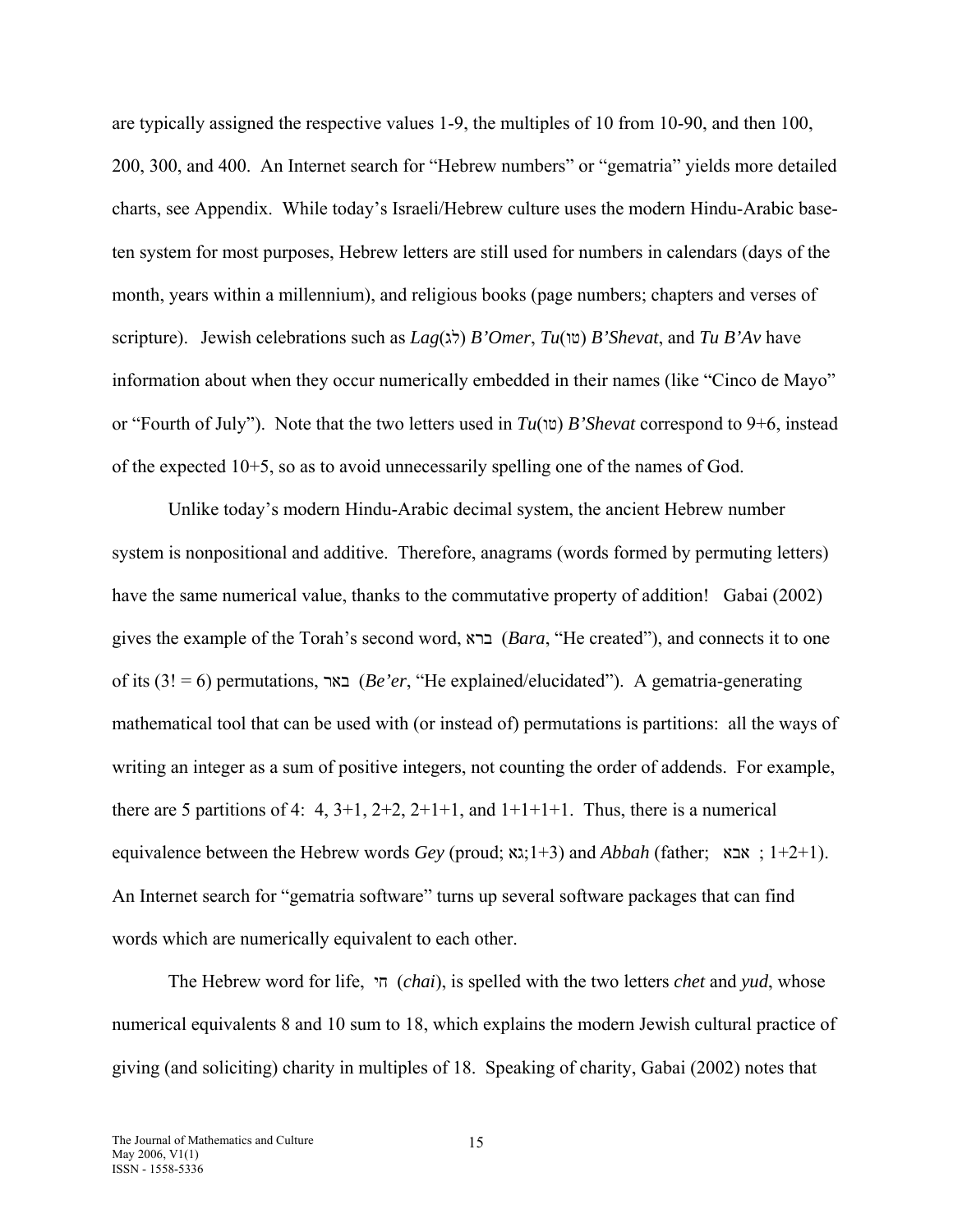the Hebrew word for charity (*tzedakah*; צדקה (is one of the few words whose gematria is equal to its "reverse gematria" (from assigning numbers to the Hebrew alphabet in reverse order), suggesting that this moral value of giving charity "will remain irreversible and unchangeable throughout the person's life" (p. 76). It is interesting to let students deduce the mathematical condition for this – if the  $n^{\text{th}}$  letter of the Hebrew alphabet is in the word, so must the  $k^{\text{th}}$  letter, where  $k = 22 - n$ .

There are variations on how to assign numerical values to the letters, such as using the ordinal numbers  $1 - 22$  or such as assigning each word the one digit you get when you keep adding up the sum of the digits of its letters' usual numerical values until you have a 1-digit number (e.g., a word with the value 618 would reduce to  $6 + 1 + 8 = 15$ , which in turn would yield  $1+5=6$ ). In this latter option, students can discover that two words are "linked" if the sums of their letters' numerical equivalents are congruent modulo 9. Such "links" are interpreted in a great variety of ways, ranging from a simple educational mnemonic device (useful for Judaics study) to a mystical, Kabbalistic revelation. Gabai (2002) makes it a point to remind the reader that Jewish mystical and rabbinical writings warn of overuse or misuse of gematria, and it is interesting to encourage students to reflect upon statements such as Gabai (2002):

From a religious, spiritual, or mystical point of view, we note the repeated appearances of some whole numbers and their multiples, and we wonder about their meaning and significance. From the point of view of logic and mathematics, the repetition of numbers is not unexpected because whole numbers are mentioned so often in the Bible. (pp. 18-19)

### **The Infinite: How We Count**

The Talmudic statement (Mishna Sanhedrin 4:5) that someone who saves a life is viewed "as if he saved an entire world" may be familiar as the tagline of the 1993 Academy Awardwinning movie *Schindler's List*. Telushkin (1991) notes that one consequence of this idea of the infinite value of human life is that "saving many lives at the expense of one innocent life is not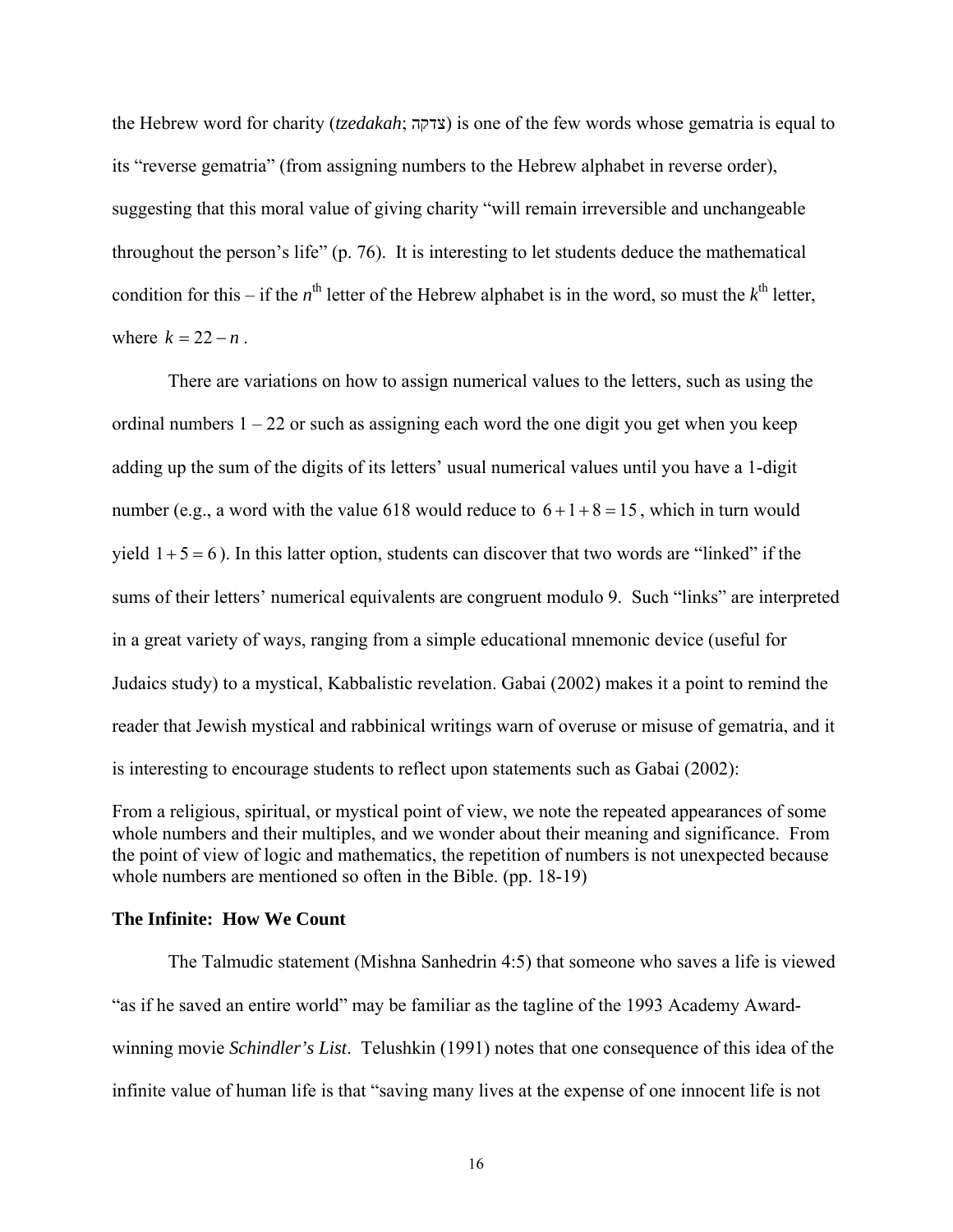permitted, since by definition, many 'infinities' cannot be worth more than one 'infinity'" (p. 530). This, of course, is perfectly consistent with arithmetic of transfinite cardinal numbers (e.g., the sum of any countable number of aleph nulls equals aleph null, where aleph null is the cardinality of natural numbers; *aleph*,  $\aleph$ , is the first letter of the Hebrew alphabet)!

In Jewish tradition, counting people is permitted only in an indirect manner, such as a population census via 1-1 correspondence with the proxy of a coin donation (e.g., Exodus 30:13). A current example of this is a traditional way to see if there is a *minyan* ("prayer quorum") of at least ten eligible people by reciting a 10-word verse of Torah such as Psalms 28:9, assigning a word to each eligible person present. Interestingly, Zaslavsky (1973) also relates an African taboo on counting people. (As an aside, it is interesting to discuss the extent to which individual dignity is similarly respected by the statistical technique of randomized response (Warner 1965). This survey method asks about personal behaviors or beliefs in a way that gives privacy to potentially embarrassing answers but still allows estimation of the overall answer for the group of people.)

In addition to the idea of infinite value of human life, there may also be a way to apply transfinite arithmetic to *mitzvot* (plural of *mitzvah*). A *mitzvah* is viewed culturally as a "good deed" and religiously as a "commandment". It is generally accepted that the Torah contains 613 *mitzvot*, including both matters of ritual and matters of ethical behavior. It is tempting to assume that some *mitzvot* are "worth" more than others, and indeed there are seven instances (e.g., *tzedakah*) in which Talmud rabbis refer to a particular mitzvah as equal in value to all the others combined (Donin 1980). While this may seem to be mystifying hyperbole, we can see from the resulting system of mathematical equations that this is perfectly consistent with each *mitzvah* having an infinite value such as  $\aleph_0$  (or, technically, a value of 0).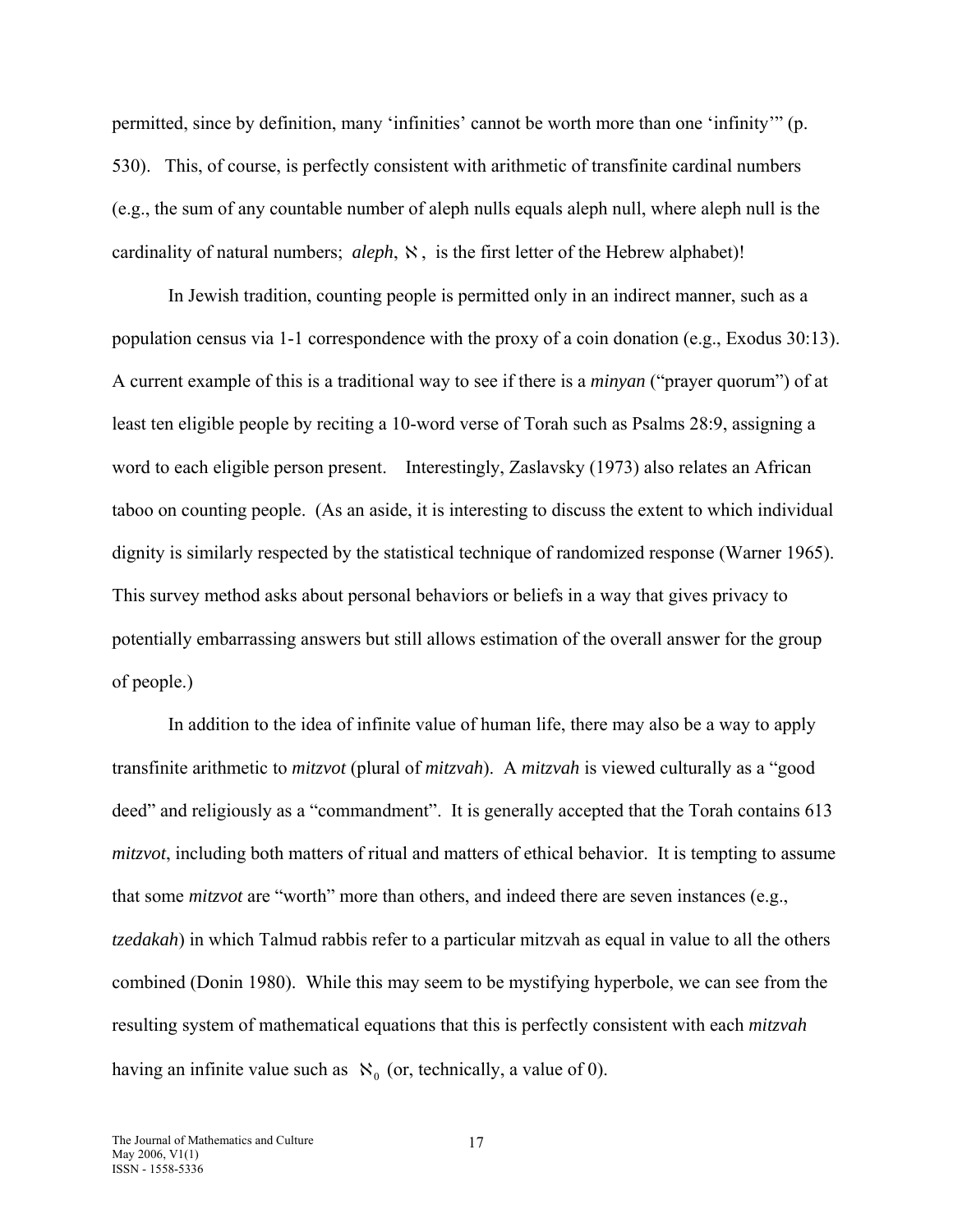Some Jewish writing (Kaplan 1990; Saks 2002; Saks 1990; Schochet 1979) refers to different levels of infinite spiritual worlds, an idea similar to Georg Cantor's idea that there is an infinite sequence of (mathematical) infinities:  $\aleph_0 < \aleph_1 < \aleph_2 < \dots$ . Cantor's demonstration that "the infinite cube contains exactly the same number of points as in the oneinch cube" (Gabai 2002, pp. 41-42) helps us understand "the paradox of God's simultaneous transcendence and immanence" (ibid). Gabai (2002) helps us understand other aspects of the Jewish view of God's presence by referencing Edwin Abbott's classic mathematical novel *Flatland.* One of God's many names in Judaism is *Ein Sof*, which was introduced in the 13<sup>th</sup> century and has been translated as "without end" or "infinity".

#### **Connections to Content: Exponential and Logarithmic Functions**

While I was teaching at the high school, an article from the local paper (Copans 2003) gave my precalculus students a real-life vehicle to discuss and apply the carbon dating model from their book (Larson, Hostetler, Edwards 2001): the ratio of  $C_{14}$  to  $C_{12}$  in dead organic material equals  $10^{-12}e^{-t/8223}$ . The newspaper story discussed how carbon dating confirmed that a stone tablet detailing repair plans for Solomon's temple contained writing from the  $9<sup>th</sup>$  century BCE. The class verified that this would be consistent with a measurement of about 70.5% of the radioactive carbon 14 (whose half-life is 5700 years) remaining. This Biblical archaeology context appeared to engage the class far more than did a textbook carbon dating problem about a generic fossil, because of the Judaics connection, not out of any religion versus science tension. (Indeed, evolution and big bang theories were taught at this school and can be viewed in a way that is consistent with Jewish religious teachings.)

Another day, after the precalculus students had returned from a school field trip to see a *mikvah* (a ritual immersion pool), I had them explore an excerpt from Talmud (Mikva'os 7:2)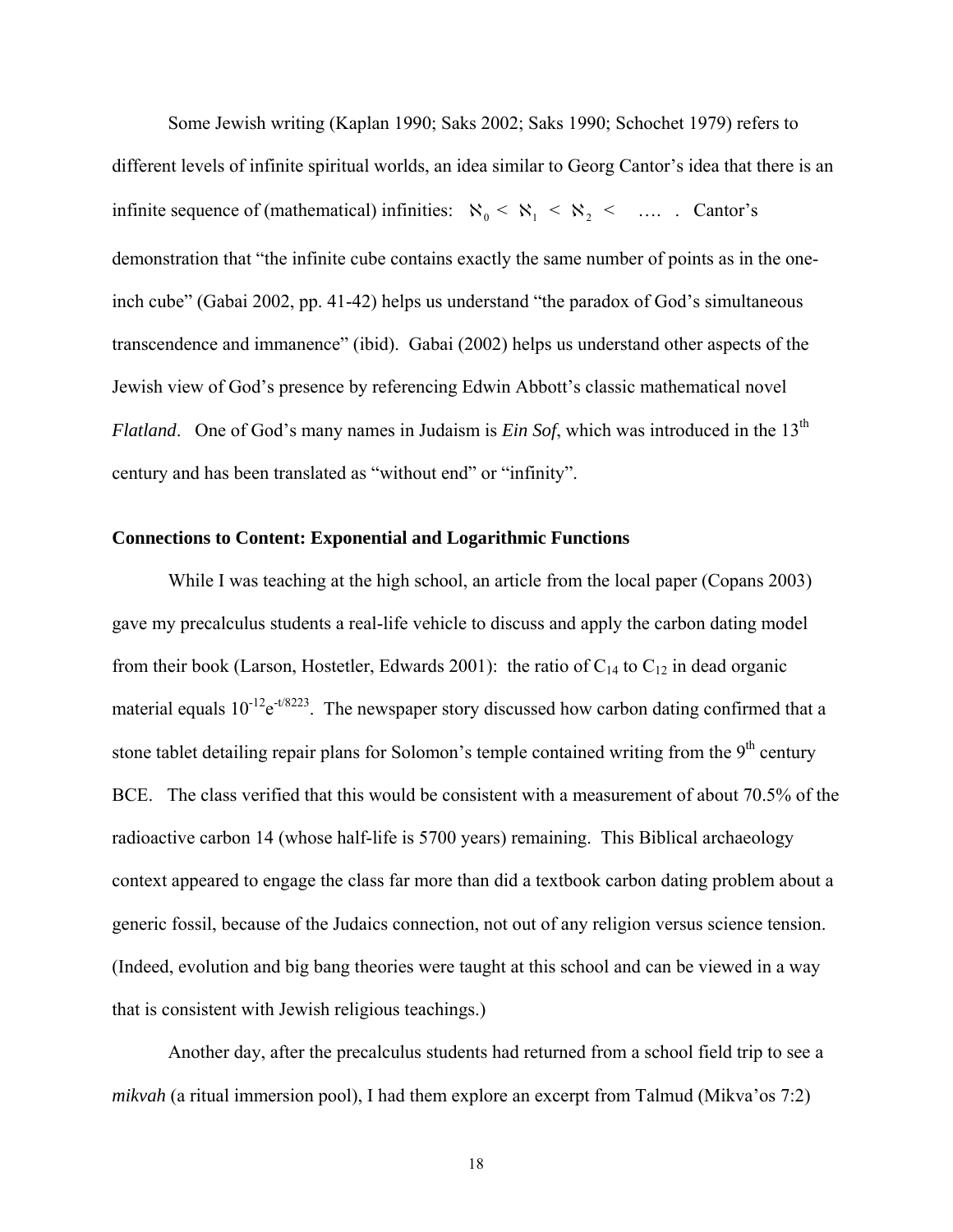that required not only applying logarithms, but also examining modeling assumptions: "If there were exactly forty *se'ahs* [of suitable water] in a *mikvah*, and a *se'ah* [of unsuitable liquid] was put in, and then a *se'ah* [of the resulting mixture] was removed, the *mikvah* is still valid." A *se'ah* is about 8.25 liters. This excerpt from Littman (1989) provided a vehicle to explore how many times this process can be repeated until the majority of liquid is unsuitable, and to discuss what modeling assumptions might be made about how well the liquids mix. In particular, what is the answer if a *se'ah* of uniform mixture is removed each time and what is the answer under the "worst-case scenario" that a *se'ah* of suitable water is removed each time? Littman (1989) contains a detailed analysis of this and other Talmudic examples, including a maximization problem in geometry and how the Euclidean algorithm applies to calculating the occurrences of the new moon.

#### **Value of Pi**

A value of  $\pi$  can be obtained from I Kings 7:23:

"He made the 'sea' of cast [metal] ten cubits from its one lip to its [other] lip, circular all around, five cubits its height; a thirty-cubit line could encircle it all around." It appears the value of  $\pi$  implied here is simply  $\frac{30}{10}$  (an error of 4.5%) until a student asks if we need to consider the tank's thickness -- given three verses later as one-handbreadth, so the inner diameter is 10 cubits minus 2 handbreadths. (Of course, this is also a chance to discuss issues of measurement!) Using the Talmudic value of 6  $\frac{1}{2}$  cubit for one handbreadth, the inner diameter becomes 9  $\frac{2}{3}$  cubits and dividing 30 by 9 $\frac{2}{3}$  yields more accuracy (error: 1.2%). Applying a more subtle and technical approach to I Kings 7:23 (see Posamentier & Lehmann 2004 or Tsaban & Garber 1998), the ratio of gematrias for the written and spoken forms of a key Hebrew word (for "line") in that verse is 111/106, which when multiplied by 3 yields a very refined The Journal of Mathematics and Culture 19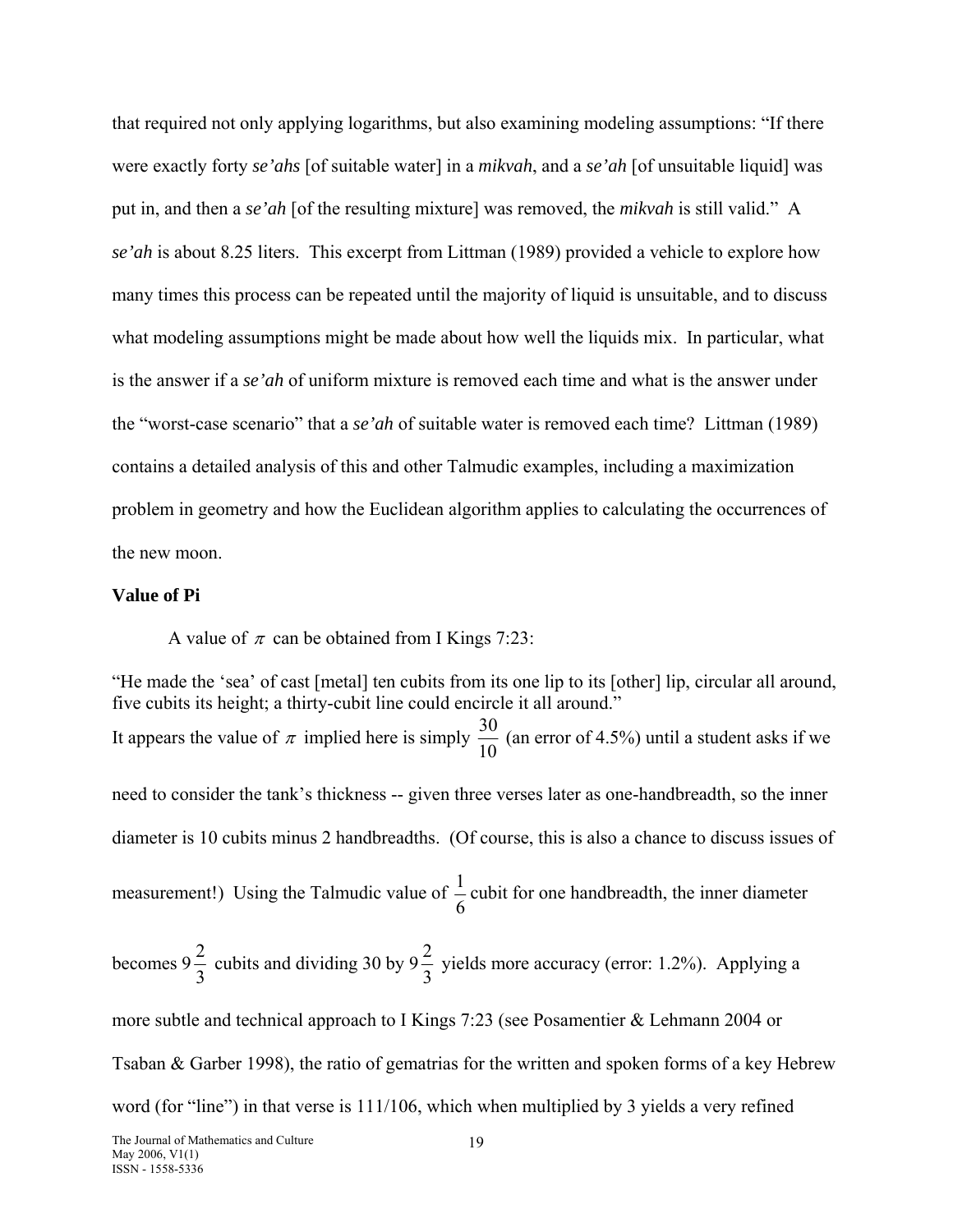approximation for  $\pi$  : 106  $\frac{333}{100}$  (error: 0.0026%). Very few words in the Torah have different oral and written forms.

#### **Geometry Connections**

Like many cultures, Jewish culture has a very prominent role for food. Bodner (2001) offers a rich variety of geometry formulas applied to the matter of assessing whether various shapes (e.g., rectangular prism, sphere, cylinder, torus) of food are of sufficiently large volume to allow and require the saying of a particular post-meal blessing. This threshold unit of volume is one *k'zayis*, which is about the size of an olive or half an egg.

A more mainstream example is exploring the geometry of the Star of David, which has become a universally recognized symbol of Jewry and appears on the Israeli flag. My geometry students enjoyed how the Star of David appears in the geometry construction activity of Lide (2004) and how the sum of its 24 interior angles turns out to be a very nice multiple (100) of *chai*. When we discussed fractals, students were interested that "stage 2" of the particular fractal known as the Koch snowflake (the interested reader is referred to www.shodor.org/interactivate/activities/koch/) is a Star of David. And more profoundly, fractal self-similarity has been used as a metaphor for thematic microcosms in Jewish text. For example, Ellis (1997) states:

The focus in *parashah* Be-har [Leviticus 25:1-26:2] on Shabbat, on the giving of the land, on ethical behavior, on living in peace and love with our sisters and our brothers, on living in active support of our sisters and our brothers: this is the focus of the entire Torah….Line by line, breath by breath, stem by stem, blossom by blossom, each verse of our *parashah*, like each verse of Leviticus, mirrors fractal-like the glorious and transcendent vision of the whole. (p. 34)

When the *sukkah* (temporary hut-like dwelling from the Biblical holiday of Sukkot that non-Jews may know by the name Feast of Tabernacles) was built on the school campus grounds,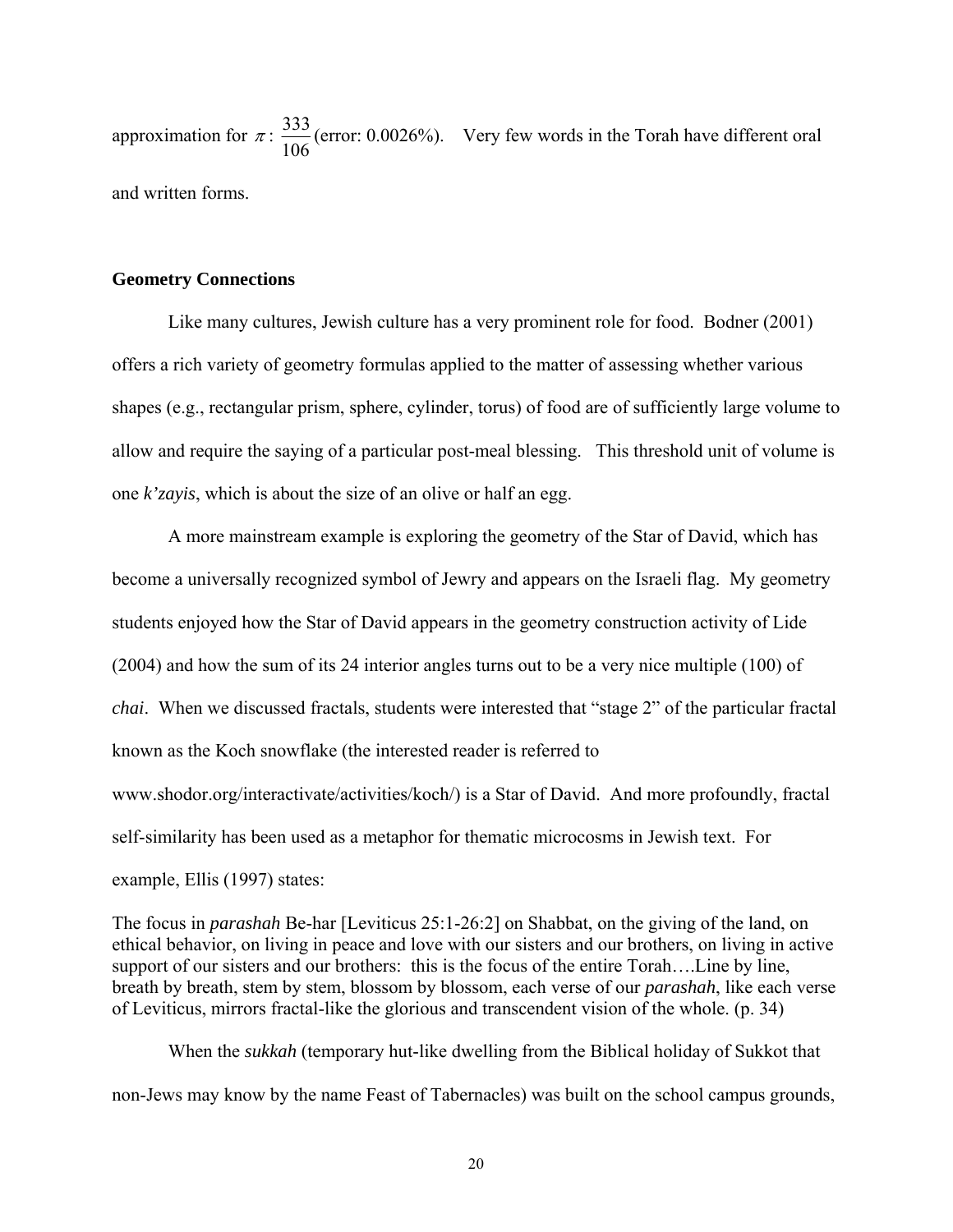we had a "geometry treasure hunt" to find various types of angles and polygons amidst the beams and poles.

I had students explore various geometric shapes and concepts through origami constructions of various Jewish cultural symbols and holiday objects (Temko 1991, 1992, 1994), such as a ram's horn (for the Jewish New Year) or a Star of David. One test problem referenced shapes and lengths from diagrams of the ancient Temple (Wigoder 1974).

Also, examples of geometry in the Talmud include: using the circumference to calculate a circle's diameter (Eruvin 13b, 14a, 76a-b; Succah 7b), calculating the area of a square's circumscribed or inscribed circle (Eruvin 76a-b; Succah 8a-b), using a side to find a square's diagonal (Eruvin 57a, 76b; Succah 8a), and using ratios to find faraway objects' heights (Eruvin 43b).

#### **Structural Parallels between Judaism and Mathematics/Logic**

With my geometry class, I discussed the observation by Gabai (2002) that Judaism can be viewed as a deductive system with the fundamental undefined term of God, the Torah contents as axioms, and the Talmud as theorems derived from axioms. Davis  $\&$  Hersh (1981) make an interesting juxtaposition with the axiom that an infinite set exists and the "axiom of God as presented by Maimonides (Mishneh Torah, Book 1, Chapter 1): 'The basic principle of all basic principles and the pillar of all the sciences is to realize that there is a First Being who brought every existing thing into being.'" Davis and Hersh (1981) also quote Maimonides as giving a "proof by contradiction (p. 118)" of that assertion of God's existence ("for if it be supposed that he did not exist, then nothing else could possibly exist") and quote Saddia Gaon  $(10<sup>th</sup>$  century theologian and leader of Babylonian Jewry) as supplying an indirect proof of God's uniqueness: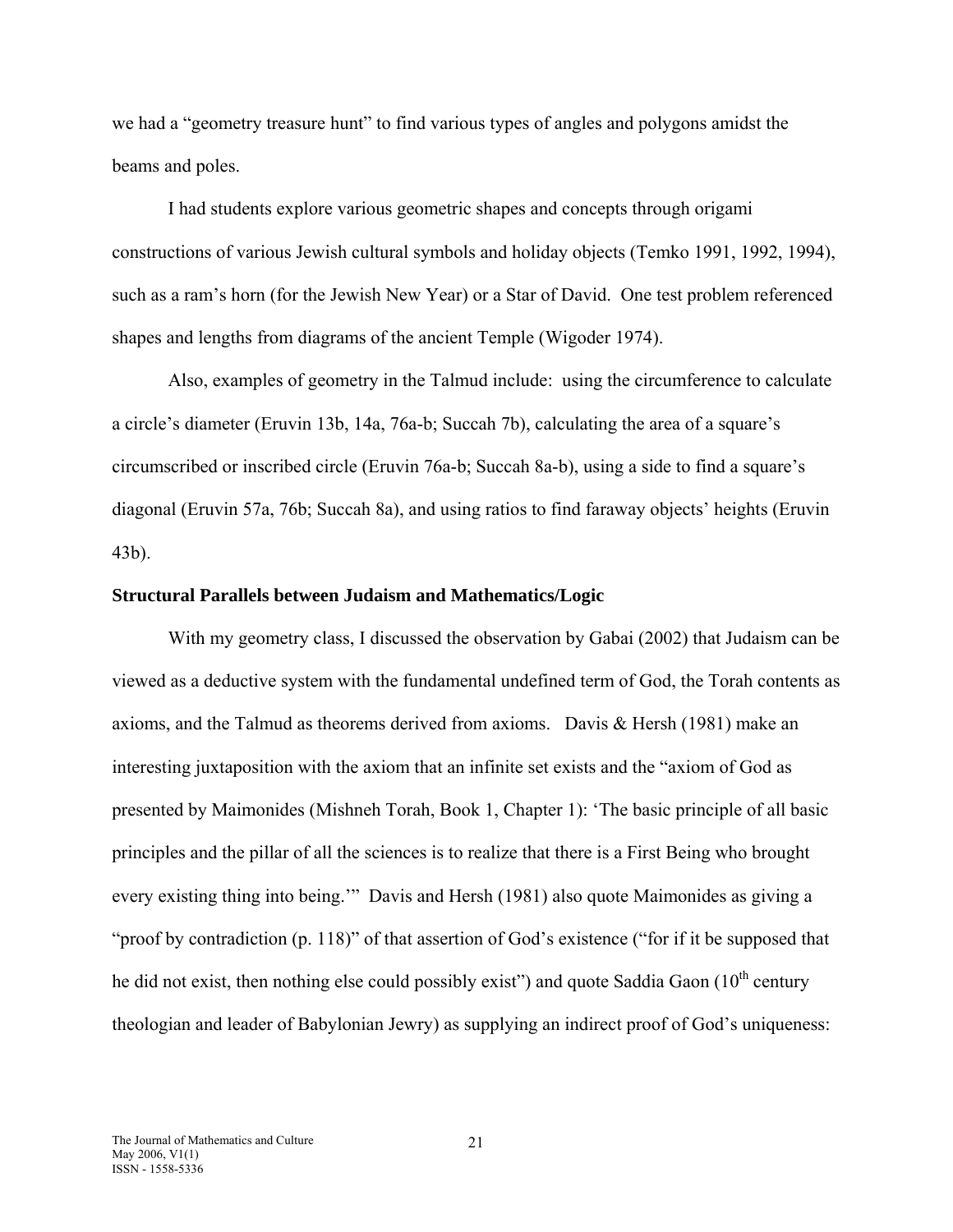"For if He were more than one, there would apply to him the category of number, and he would fall under the laws governing bodies."

During our chapter on deductive reasoning and logic, I supplemented problems from the book by having them critique reasoning using Jewish content such as: "If someone is a Jew, then she believes in the Torah. If someone believes in the Torah, then she observes the Sabbath. Therefore, if someone is a Jew, then she observes the Sabbath." On another assignment, students were asked to construct a logical argument to respond to a not-uncommon proselytization attempt (by a "Jew for Jesus" named Mitch), which had been the focus of a recent school assembly. One  $9<sup>th</sup>$ -grade student wrote:

"If Jesus is not the Messiah, then Mitch is wrong. If Jesus is the Messiah, then he would have built the 3<sup>rd</sup> Temple in Jerusalem, bring all the Jews to Israel, bring world peace and worldwide recognition of God. There is no  $3<sup>rd</sup>$  Temple or world peace. There are atheists and Jews living outside Israel. Therefore, Jesus is not the Messiah (Modus Tollens). Therefore, Mitch is wrong (Modus Ponens)."

Another example was to decide if the statement "If an animal chews its cud, then it is kosher" is true – and also assess the validity of its converse. (Note: a kosher animal chews its cud *and* has split hooves.) While formal data was not collected, there was anecdotal evidence that students found these examples among the most memorable for the course.

Resources such as Sion (1997) make explicit connections between logical argument structures in Jewish text (e.g., "*qal vachomer*", meaning 'lenient and stringent' and often referred to as 'all the more') and their secular Aristotelian counterparts (*a-fortiori ratione*, Latin; meaning 'with stronger reason'). Sion (1997) gives the example of the first occurrence of *qal vachomer* in the Torah ("and perhaps historically, in any extant written document") in Genesis 44:8, paraphrasing the argument as: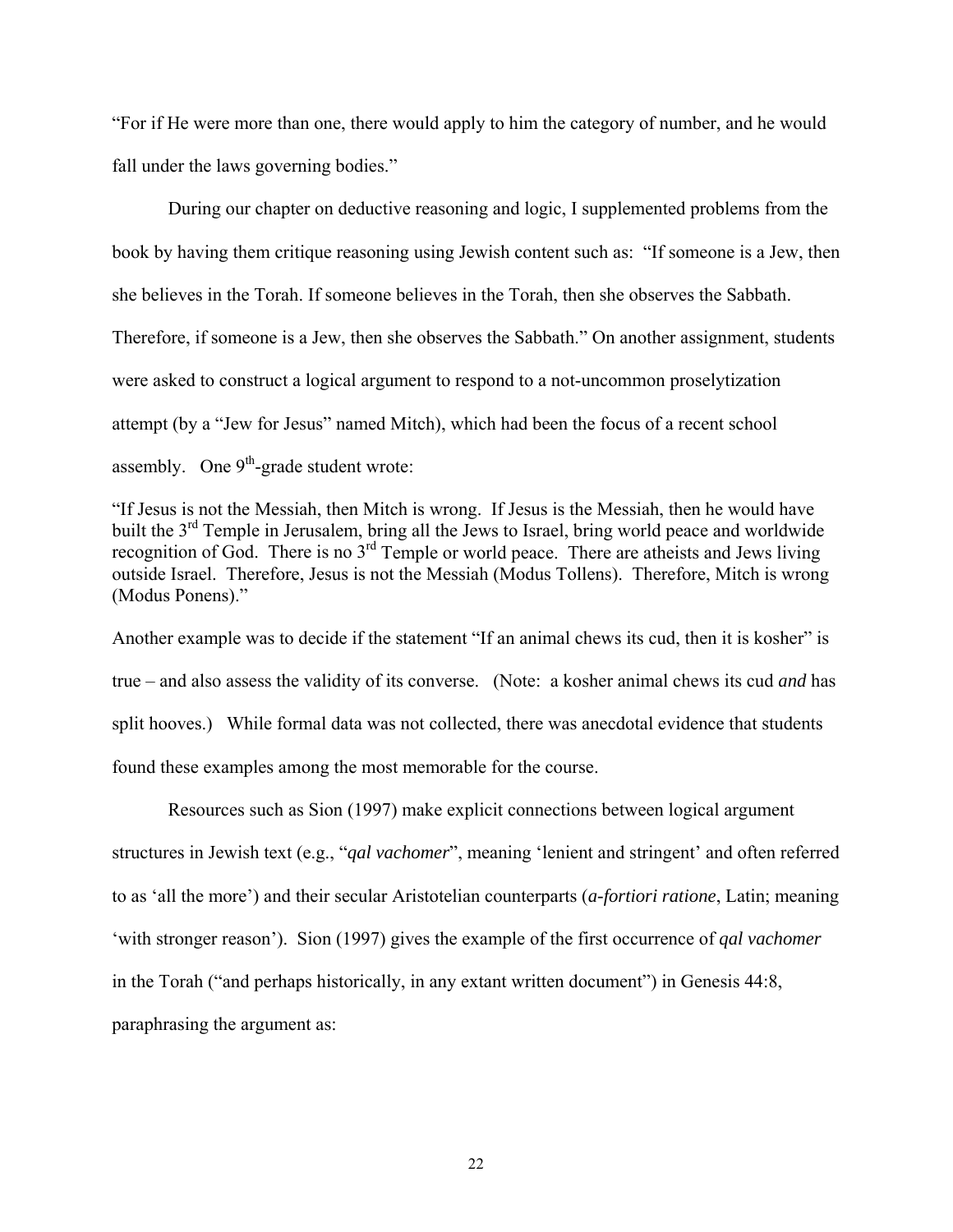You will agree to the general principle that more honesty is required to return found money than to refrain from stealing a silver goblet. We were honest enough to return found money. Therefore, you can trust we were honest enough to not steal the silver goblet.

## **Reflections**

While I was teaching at the Jewish high school, I had the opportunity to reflect not only on content, but also on the process of teaching. I was struck by parallels between Jewish views of creation and the active, student-centered pedagogy supported by NCTM (2000). As Kanter

(1997) explains:

Through an act of *tzimtzum* [contraction], the teacher allows the child to be actively engaged and to learn by doing (*na'aseh v'nishma*). Through that same act, the teacher acknowledges that children are now and will more fully become images of G-d (*tzelem elohim*), each in his/her own unique way (*ein domeh l'haverio*)" (p. 45).

And I also gained more appreciation for Rabbi Hanina's statement in the Talmud (Taanit, 7a):

"Much have I learned from my teachers, more from my colleagues, but most from my students."

Even though there are few Jews among the inservice and preservice teachers I now work with in my university position, I find many aspects that transfer or transcend. First, by sharing some of my experiences with integrating Jewish mathematics, I can serve as a model to give teachers a tangible sense for the process and power of making similar connections between mathematics and their own cultures (and the cultures of the students they will teach). Second, every culture has distinctive mathematical contributions to discuss and interesting quotations from respected figures that can be posted, etc. (For example, in my recent work with a predominantly Hispanic middle school, I facilitated the posting of Latino/a biographies from the SACNAS Biography Project, http://64.171.10.183/biography/listsscientist.asp.) Also, techniques and issues of topics such as numerology can be applied to and critically discussed with respect to any culture's writings. It is not hard to imagine that making such connections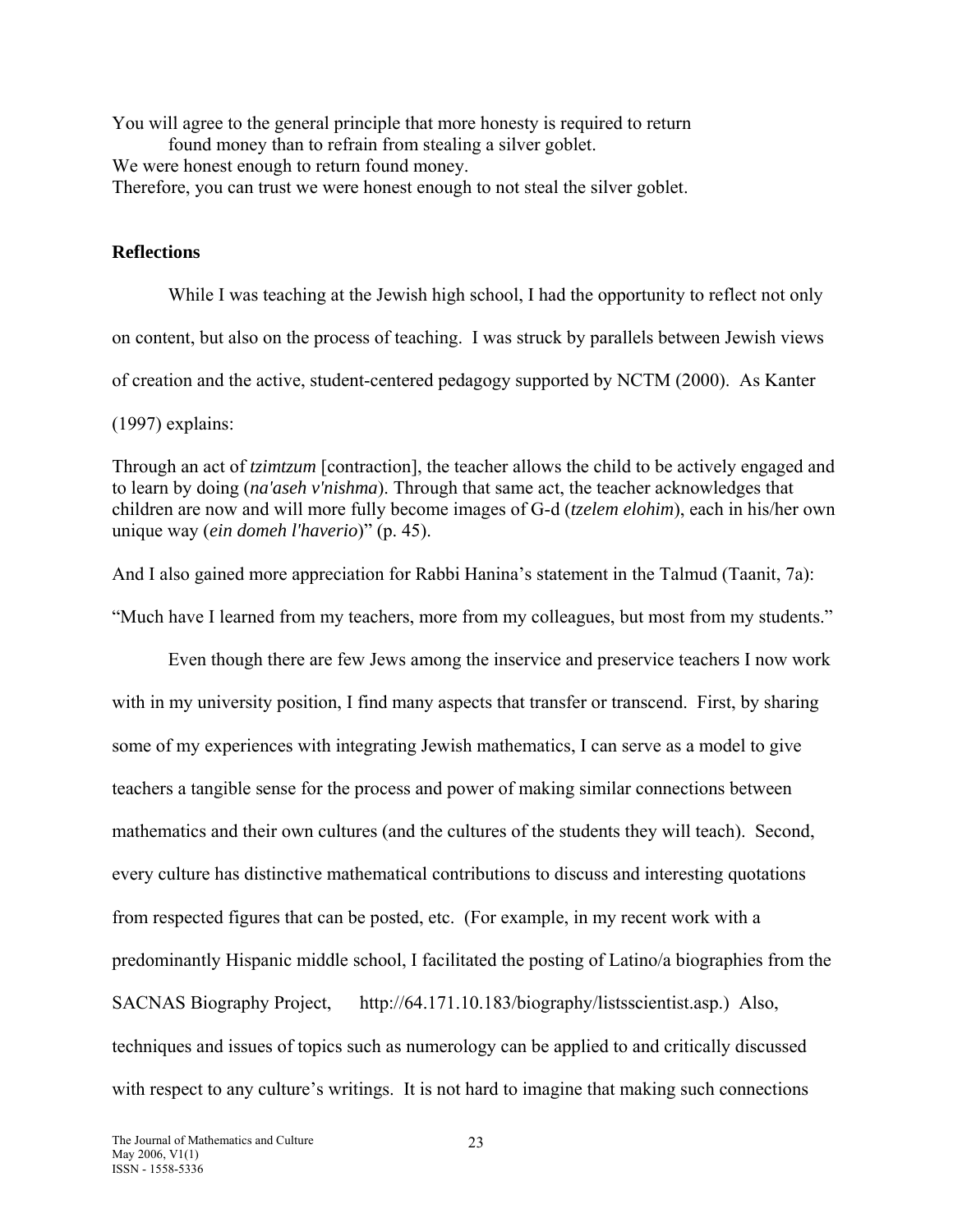could help one teach from a more integrated self and also do a better job of teaching "the whole child". Cultural mathematics is a powerful way to build community on many levels, which can spill over to a more receptive and supportive classroom culture even when talking about mathematics that may not (yet) be connected to culture.

Students (and most faculty, for that matter) at the Jewish high school had typically viewed Judaics and secular subjects as compartmentalized experiences. While the school's literature claims that the school's Judaic studies are "integrated into the general studies curriculum", this had occurred only in isolated instances and only in humanities classes such as history and literature. Sion (1997) asserts that integration across disciplines is

…a fundamental need of the human mind and culture; the alternative of compartmentalization involves a sort or mental or cultural forcing, and can only be a temporary measure. Conflicts between experience and reason, on the one hand, and faith, on the other, can best be diffused by a dispassionate consideration of the underlying logical issues. Many disagreements can be harmonized, by showing at the least that the sides are simply alternatives in a disjunctive proposition, which though they may inductively be of varying probability are deductively on equal footing, for all practical purposes a matter of personal choice. (p. 216)

By bridging the Jewish and secular worlds in the mathematics classroom, I noticed a broadening of their view of and their appreciation of mathematics. This felt important, considering that many students (and faculty) at the school had not had a favorable or robust view of mathematics beyond skills that had to be learned to succeed on standardized tests required for college admission. A possible consequence of giving students the experience of mathematics as culture is to allow them to see that mathematics, like culture, can be fallible. Sion (1997) and Littman (1989) both discuss some apparent imperfections of logic or computation in the Talmud. This supports more of a progressive educator (or even public educator) ideology, as described by Ernest (1991), and arguably encourages students to become more active and inquisitive in their engagement with mathematics.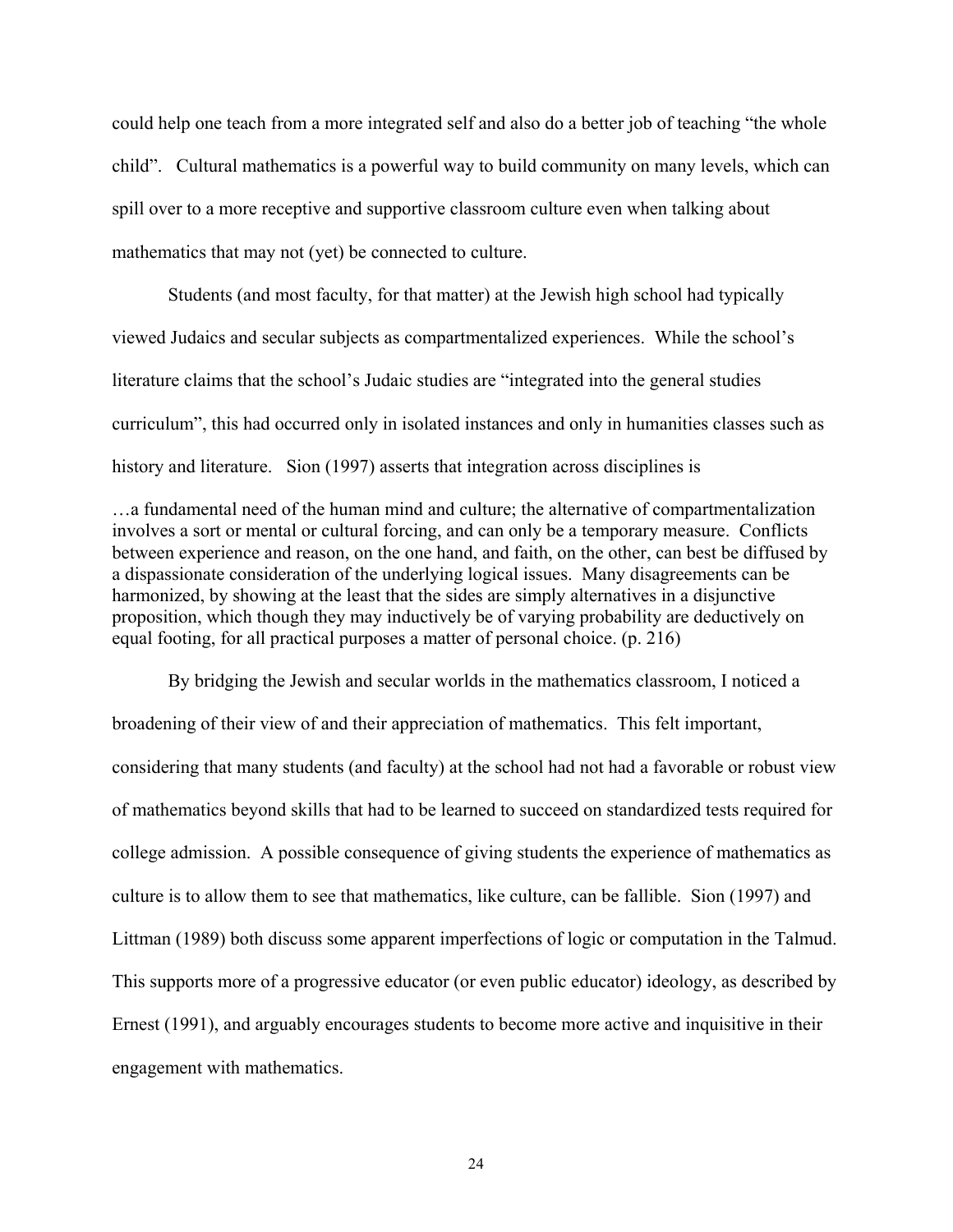As a secondary byproduct, it was interesting that there may have also been a broadening and appreciation of their Judaism as well. This may be enthusiastically welcomed in light of the recent study commissioned by the pluralistic Jewish youth group B'nai Brith Youth Organization in which Teenage Research Unlimited surveyed 1,153 respondents aged 10-18 (of all religions) about their attitudes towards religion (Weiss 2006). It was found that "92% of the teenagers who view religion and faith as an important part of their lives say they want a better connection and 52% of these teens are looking for new and unconventional ways to connect to their religion." (BBYO 2006). Ethnomathematics has appeared to be useful in some cultures as a component of cultural revitalization. The Jewish outreach organization Aish HaTorah (http://www.aish.com/) has been known to include in its "Discovery Seminar" presentations the equidistant letter sequence "Bible codes" à la the best-selling Drosnin (1997). It should be noted, however, that there have been Jewish and scientific critiques of these codes (Simon 1998, McKay, Bar-Natan, Bar-Hillel, et al. 1999), and these can be discussed in more advanced classes.

#### **Some Pedagogical Considerations**

As with any area of application or integration, teachers who include culturally relevant mathematics in their assessments should ensure that the presentation is sufficiently selfcontained so that students with more culturally-specific knowledge do not have an undue advantage. This was usually done by providing the necessary context or by having the context closely parallel standard textbook scenarios. For example, one of my geometry assessments of this type closely followed their textbook (Schultz, Hollowell, Ellis, et al., 2001) "archaeologist" scenario of estimating the size of an ancient plate by finding the circumcenter from a surviving outer fragment of the plate. The context for my version was the Jewish engagement ritual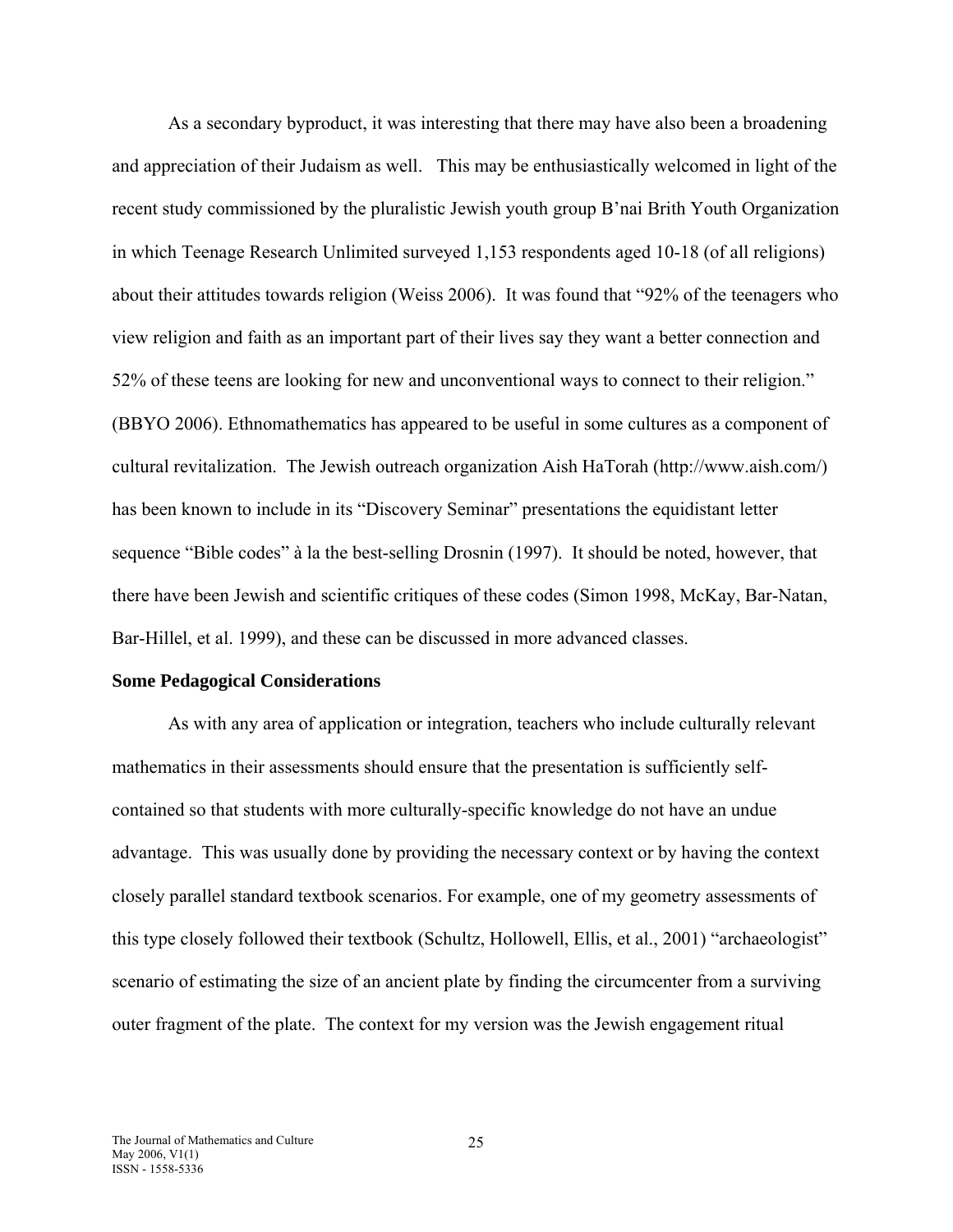(*tana'im*) of the couple's mothers' breaking of a plate (the fragments of which are sometimes offered by the bride to unmarried relatives for good luck). As Kaplan (1983) explains:

The reason for breaking the dish is to show that we mourn for Jerusalem and other martyred Jews even at the height of our joy. A china dish is broken to show that, just as a china plate can never be fully repaired, a broken engagement is an irreparable breach. Even if the bride and groom are later reconciled, the breaking of the formal Tanaim contract is considered very reprehensible. (p. 28)

Many topics in Jewish culturally relevant mathematics are rich enough to explore at multiple points on the curriculum ladder. For example, the children's Hanukkah game of spinning a *dreidl* (4-sided top) yields an equiprobable experiment for Grades 1-6 (Krause 1983), but can also yield more sophisticated probability analyses all the way to the derivation (suitable for a first university course in probability) of the expected payoff on the  $n^{\text{th}}$  spin with *N* players (that shows the usual game is biased in favor of the first player) and what rule changes would make the game "fair" to all players (Feinerman 1976; Trachtenberg 1996). Also, there are many levels to use concepts of measurement (whose importance is reflected in Leviticus 19:35-36), such as how one might estimate the volume of Noah's Ark given statements such as Genesis 6:15.

Jewish culture has been greatly influenced not only by Biblical times, but also modern world history. Wainer (1994, 2004) shows graphs that could supplement a (Judaics or history) unit on the Holocaust, giving striking context to the three square feet of space each prisoner of Belsen Concentration Camp was allotted, for example. For that matter, students may be moved to learn how the Nazi WWII experiments on prisoners led to the creation of research ethics codes that now protect all of us (Lesser and Nordenhaug 2004). And Shulman (2002) cites two further discussion-provoking examples: how Nazi ideology infiltrated even German mathematics textbook problems at the time and subsequent controversy about whether already-collected Nazi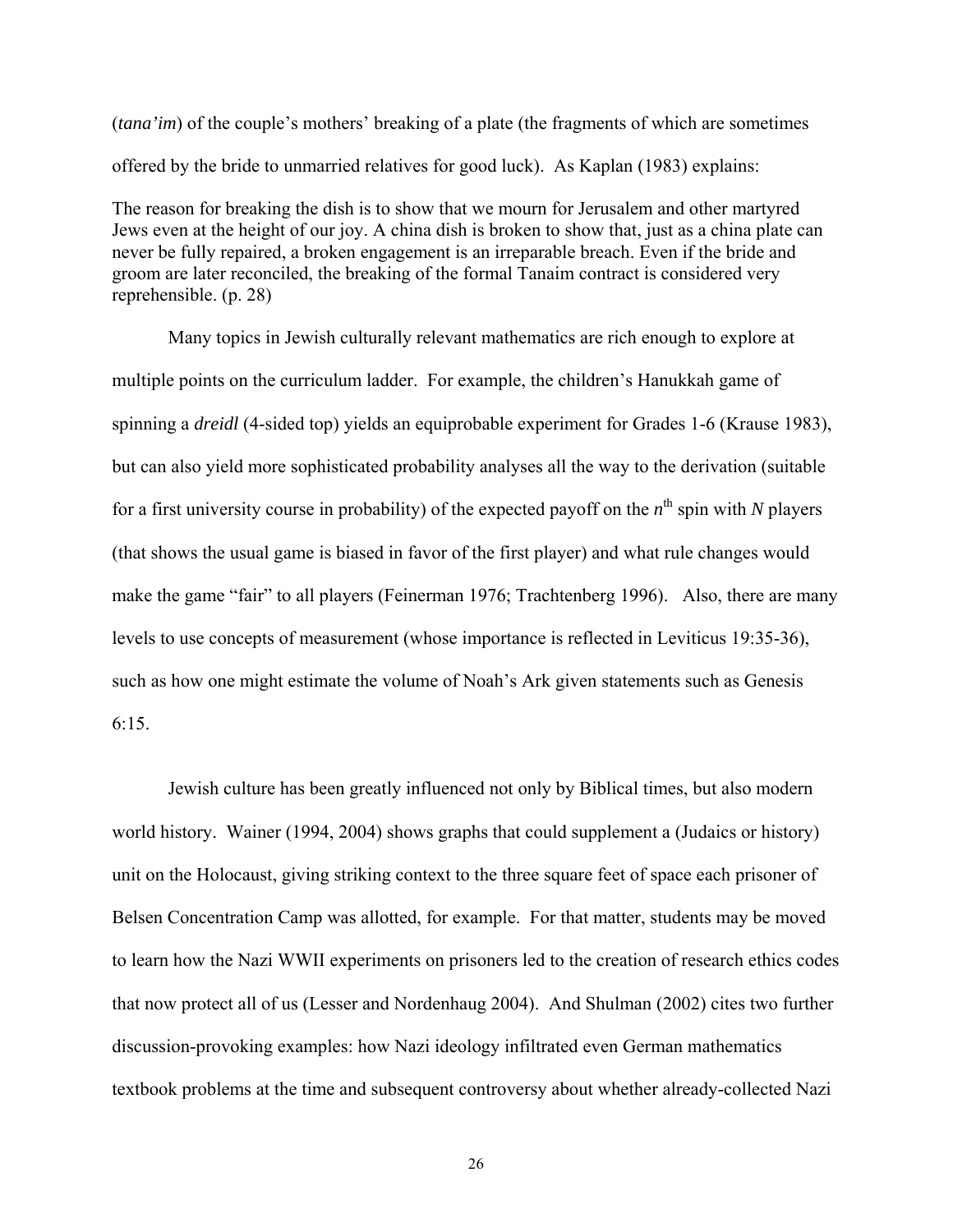"research data" should be used if it might save lives. Yet another kind of ethnomathematics on this topic relates to the 2004 documentary movie *Paper Clips*, in which middle school students in rural Tennessee decide to collect six million paper clips in an attempt to grasp the concept of six million Jewish Holocaust victims. The students and their community are transformed by the process, during which they meet Holocaust survivors from around the world (Schroeder  $\&$ Schroeder-Hildebrand, 2005).

It is hoped that this discussion of a rich variety of examples and issues associated with Jewish culturally relevant mathematics may inform and inspire teachers and curriculum writers of all backgrounds.

## **REFERENCES**

Aceves, C. (2004). The Xinachtli Project: Transforming whiteness through mythic pedagogy. In V. Lea & J. Helfand (Eds.) *Identifying race and transforming whiteness in the classroom.* New York: Peter Lang, 257-77.

Aumann, R. J. & Maschler, M. (1985). Game theoretic analysis of a bankruptcy problem from the Talmud. *Journal of Economic Theory*, 36, 195-213.

B'nai B'rith Youth Organization (2006). New survey reports 68% of teenagers say religion and faith are important to them, but 92% of these same teens say they want a better connection. Accessed on the World Wide Web on March 8, 2006 at: http://www.bbyo.org/index.php?c=529&kat=Press+Release

Bodner, Y. P. (2001). *Halachos of k'zayis*. New York: Feldheim.

Copans, L. (January 14, 2003). Ancient stone tablet may confirm Bible narrative. *Houston Chronicle*, p. 10A.

Davis, P. J., & Hersh, R. (1981). *The mathematical experience*. Boston: Birkhäuser.

Donin, H. H. (1980). *To pray as a Jew: A guide to the prayer book and the synagogue service*. New York: Basic Books.

Drosnin, M. (1997). *The Bible Code*. New York: Simon & Schuster.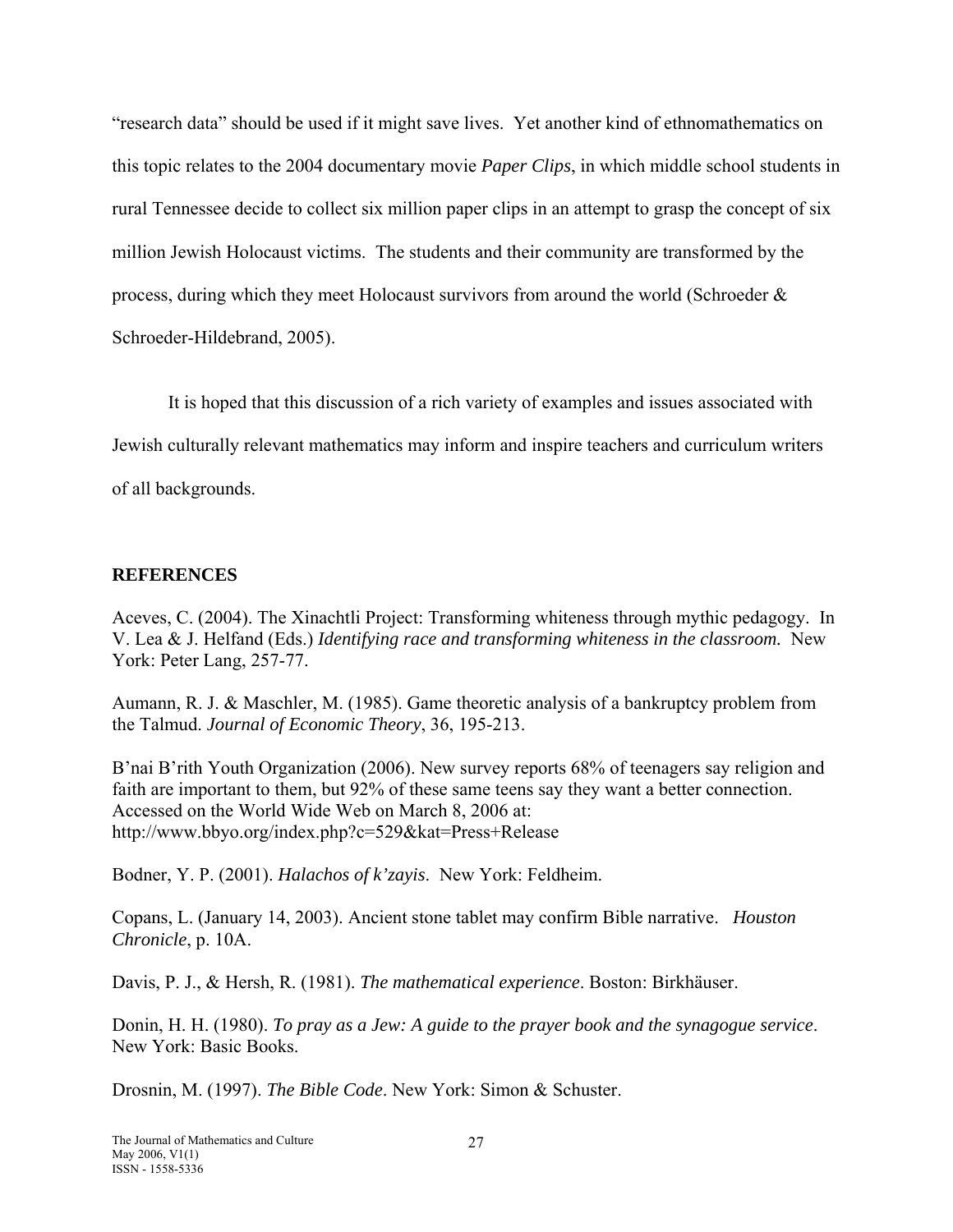Ellis, R. S. (1997). The book of Leviticus and the fractal geometry of Torah. *Conservative Judaism*, 50(1), 27-34. Also available at: www.math.umass.edu/~rsellis/Fractal-Geometry.html.

Ernest, P. (1991). *The philosophy of mathematics education*. Bristol, PA: Falmer Press.

Ethnomathematics Digital Library (2006). Accessed on March 9, 2006 at: http://www.ethnomath.org.

Feinerman, R. (1976). An ancient unfair game. *American Mathematical Monthly,* 83, 623-625.

Feldman, W. M. (1978). *Rabbinical mathematics and astronomy*. New York: Sepher-Hermon Press.

Gabai, H. (2002). *Judaism, mathematics and the Hebrew calendar*. Northvale, NJ: Jason Aronson.

Gutstein, E., Lipman, P., Hernandez, P., & de los Reyes, R. (1997). Culturally relevant mathematics teaching in a Mexican American context. *Journal for Research in Mathematics Education*, 28(6), 709-737.

Hatfield, M. M., Edwards, N. T., Bitter, G. G., & Morrow, J. (2000). *Mathematics methods for elementary and middle school teachers*. New York: Wiley.

Hill, T. P. (2000). Mathematical devices for getting a fair share. *American Scientist*, 88(4), 325- 331.

Kanter, E. (1997). B'hai lishna: A Jewish philosophy of Jewish pedagogy. *Conservative Judaism*, 49(3), 43-45.

Kaplan, A. (1983). *Made in Heaven: A Jewish wedding guide*. Brooklyn, NY: Moznaim.

Kaplan, A. (1990). *Innerspace*. Brooklyn, NY: Moznaim.

Katz, V. J. (1993). *A history of mathematics: An introduction*. New York, NY: HarperCollins.

Kraft, D. (2005). Key(board) to coexistence. *Hadassah Magazine*, 87(3), 12-15.

Krause, M. C. (1983). *Multicultural mathematics materials*. Reston, VA: National Council of Teachers of Mathematics.

Langman, P. F. (1999). *Jewish issues in multiculturalism: A handbook for educators and clinicians*. Northvale, NJ: Jason Aronson.

Larson, R., Hostetler, R. P., & Edwards, B. H. (2001). *Precalculus with limits: A graphing approach* (3rd ed.). Boston: Houghton Mifflin.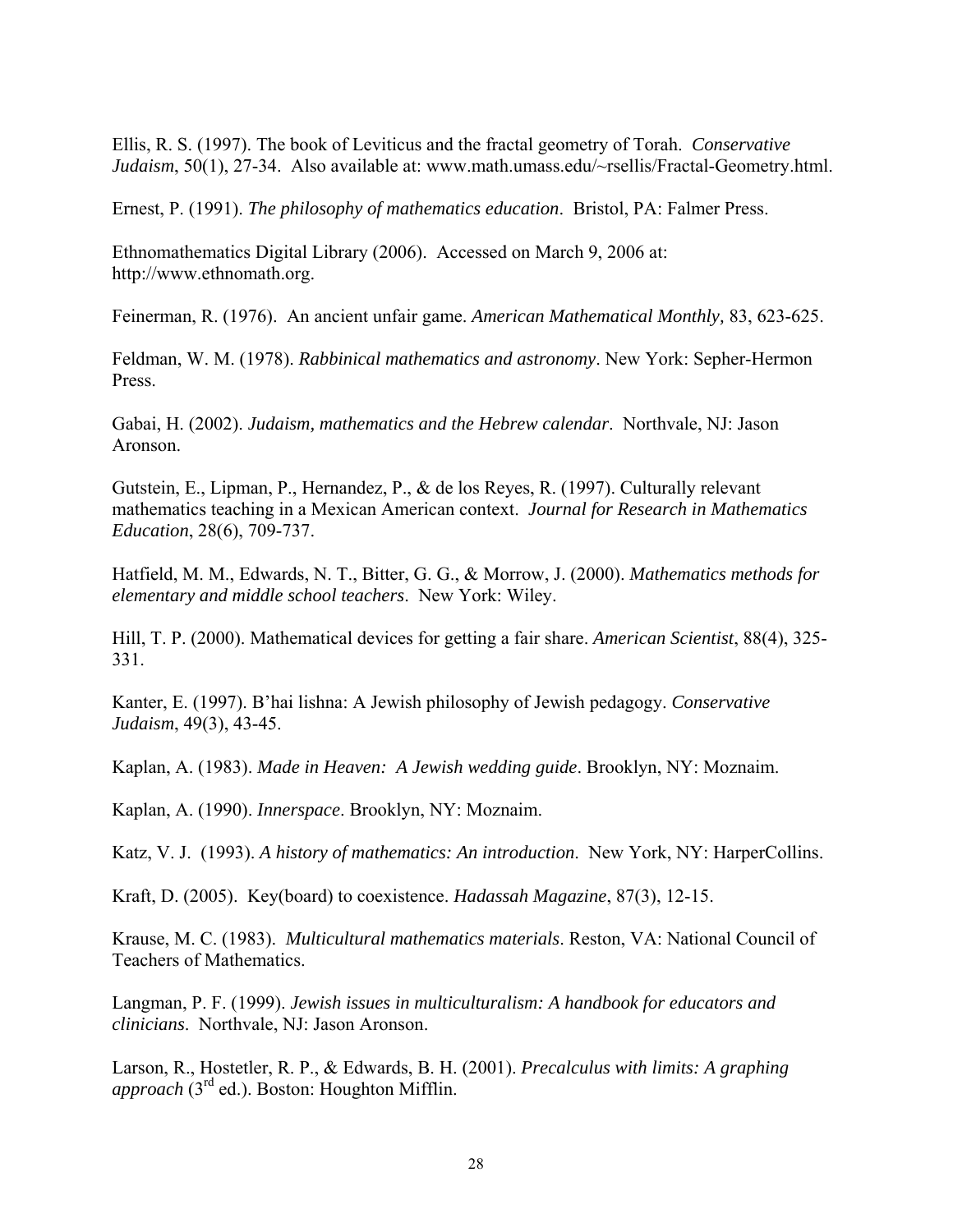Lemish, P. (1981). Hanukah bush: The Jewish experience in America. *Theory into Practice,* 20, 26-34.

Lesser, L. & Nordenhaug, E. (2004). Ethical statistics and statistical ethics: Making an interdisciplinary module. *Journal of Statistics Education*, 12(3), www.amstat.org/publications/jse/v12n3/lesser.html.

Lide, A. M. (2004). Circles of humanity. *Mathematics Teaching in the Middle School*, 9(5), 280- 285.

Littman, M. (1989). *Approaching infinity*. New York: Feldheim.

Lumpkin, B. (1997). *Algebra activities from many cultures.* Portland, ME: J. Weston Walch Publishers.

McKay, B., Bar-Natan, D., Bar-Hillel, & M., Kalai, G. (1999). Solving the Bible code puzzle. *Statistical Science*, 14, 150-173.

National Council of Teachers of Mathematics. (2000). *Principles and standards for school mathematics*. Reston, VA: NCTM.

National Council of Teachers of Mathematics. (2005). Position statement: Highly qualified teachers. Accessed on November 18 at www.nctm.org/about/position\_statements/qualified.htm.

Posamentier, A. S. & Lehmann, I. (2004). *Pi: A biography of the world's most mysterious number*. Amherst, NY: Prometheus Books.

Saks, T. V. (2002). Different levels of infinity in Torah and mathematics. *B'Or Ha'Torah,* 13E, 113-120.

Saks, T. V. (1990). Applications of mathematical infinity in Jewish philosophy. In H. Branover, A. Gotfryd, S. Lipskar (Eds.), *Fusion: Absolute standards in a world of relativity*, pp. 123-142. Jerusalem, Israel: Feldheim.

Schippe, C., & Stetson, C. (2005). *The Bible and its influence* (student text). Fairfax, VA: Bible Literacy Project.

Schochet, J. I. (1979). *Mystical concepts in Chassidism*. Brooklyn, NY: Kehot Publication Society.

Schroeder, P. W., & Schroeder-Hildebrand, D. (2005). Six million paper clips: The making of a children's Holocaust memorial. Minneapolis, MN: Kar-Ben Publishing.

Schultz, J., Hollowell, K. A., Ellis, W., & Kennedy, P. (2001). *Geometry* [high school textbook]. Austin, TX: Holt, Rinehart, and Winston.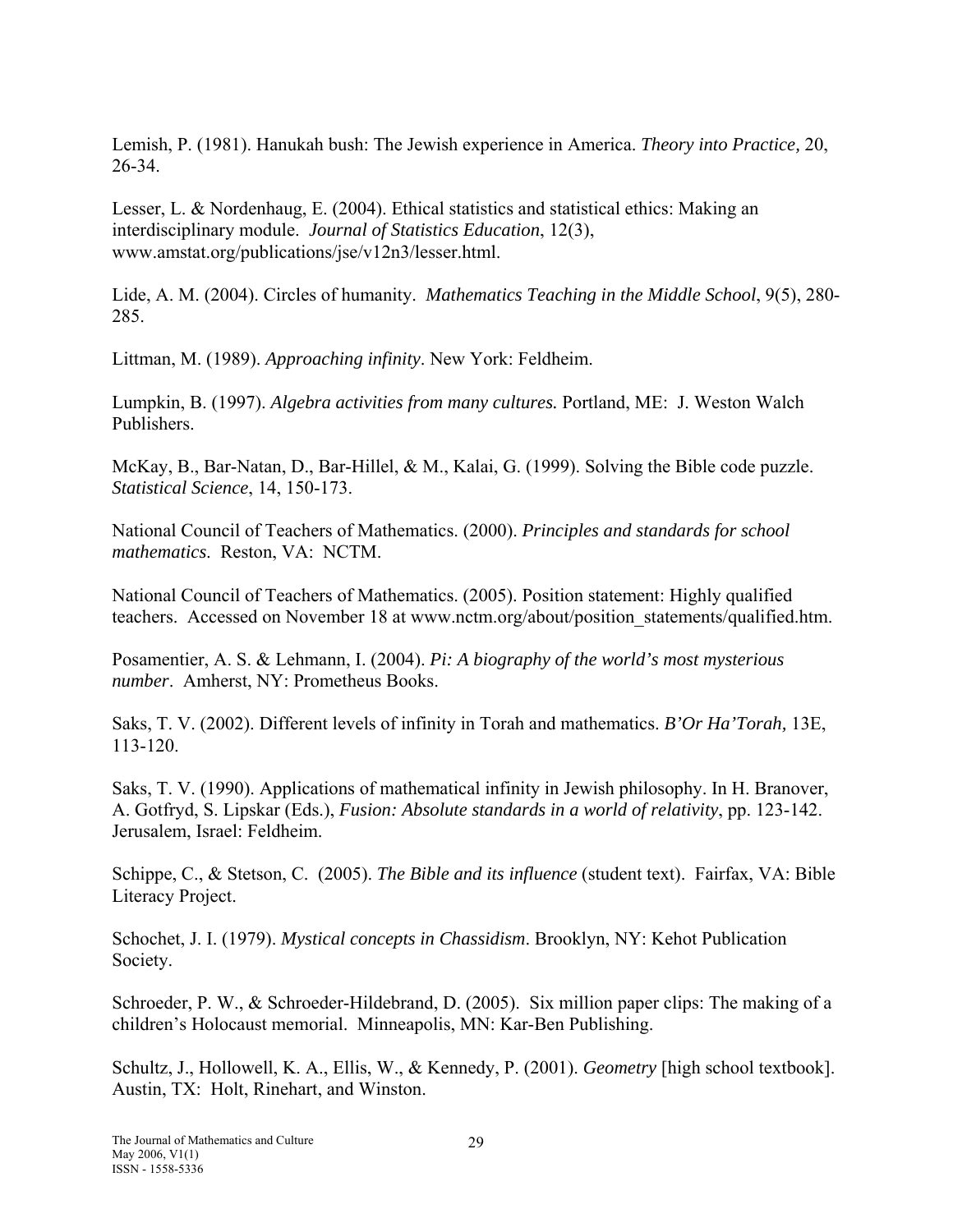Shulman, B. (2002). Is there enough poison gas to kill the city?: The teaching of ethics in mathematics classes. *College Mathematics Journal*, 33 (2), 118-125.

Simon, B. (1998). A skeptical look at the Torah codes. *Jewish Action*, 58(3), 17-24.

Simonson, S. (2000). The mathematics of Levi ben Gershon. *Mathematics Teacher*, 93 (8), 659- 663.

Sion, A. (1997). Judaic logic: A formal analysis of Biblical, Talmudic and rabbinic logic. Geneva, Switzerland: Slatkine.

Telushkin, J. B. (1991). *Jewish literacy*. New York: William Morrow.

Temko, F. (1991). *Jewish origami*. Torrance, CA: Heian International, Inc.

Temko, F. (1992). *Jewish origami 2*. Torrance, CA: Heian International, Inc.

Temko, F. (1994). *Bible origami*. Torrance, CA: Heian International, Inc.

Trachtenberg, F. M. (1996). The game of dreidel made fair. *College Mathematics Journal,* 27(4), 278-281.

Tsaban, B., & Garber, D. (1988). On the rabbinical approximation of pi. *Historia Mathematica*, 25, 75-84.

Wainer, H. (2004). Visual revelations. *Chance*, 17(1), 44-48.

Wainer, H. (1996). Visual revelations. *Chance*, 9(2), 43-52.

Wainer, H. (1994). Visual revelations. *Chance*, 7(3), 50-53.

Warner, S. L. (1965). Randomized response: A survey technique for eliminating evasive answer bias. *Journal of the American Statistical Association*, 60 (309), 63-69.

Weiss, J. (February 17, 2006). Group wants teens to connect with religion. *El Paso Times*, p. D1.

Wigoder, G. (Ed.) (1974). *Encyclopedic dictionary of Judaism*. New York: Leon Amiel Publisher.

Zaslavsky, C. (1973). *Africa counts*. Boston: Prindle, Weber & Schmidt.